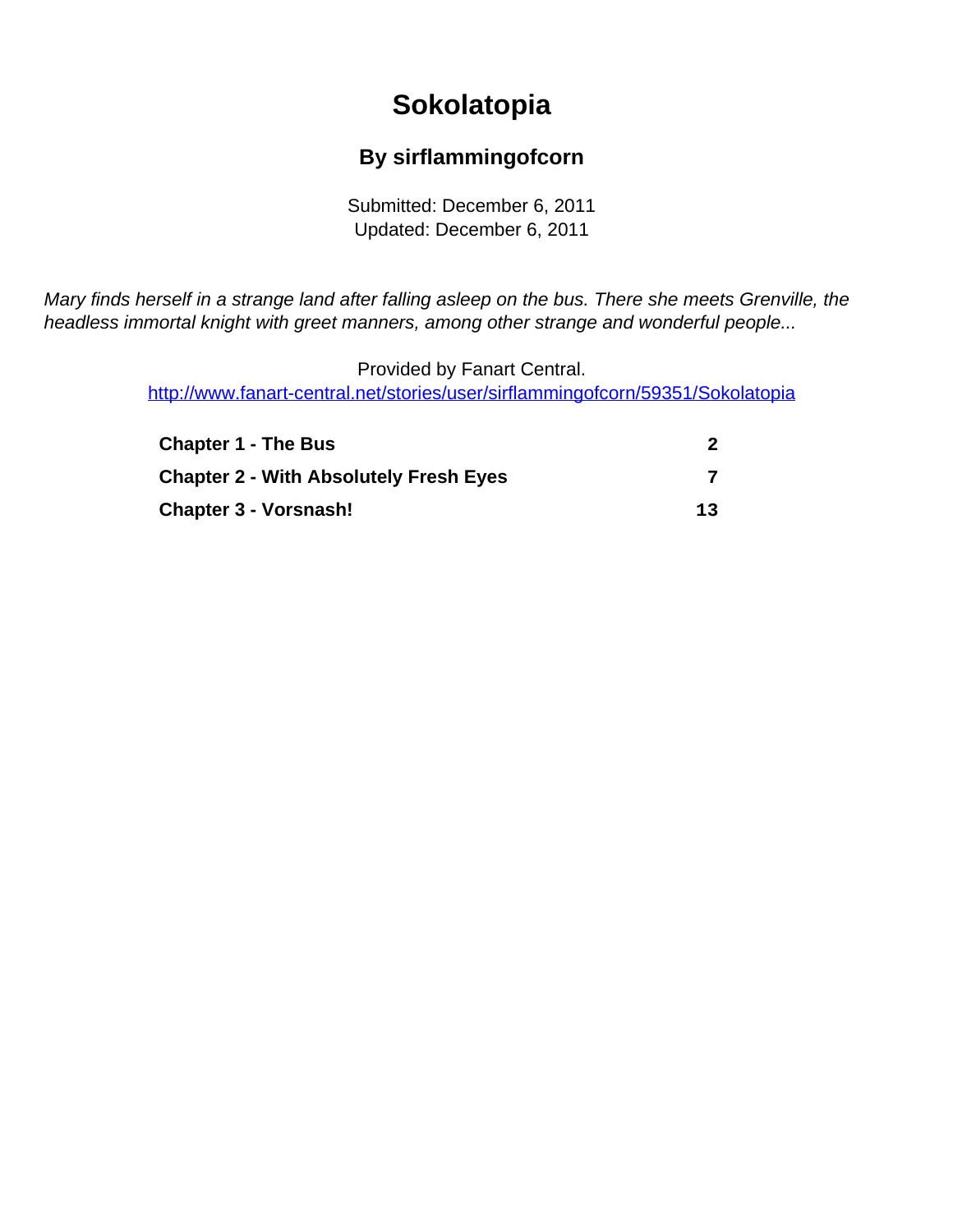#### **1 - The Bus**

<span id="page-1-0"></span>It was the strangest thing. Mary didn't quite know what to make of it. One minute she was on the bus to her grandmother's house, and now here she was standing at a bus stop in the middle of nowhere. At least, nowhere she had ever seen before. It didn't have any highways or buildings or anything she was used to before. It was like being in the countryside. Very deep in the countryside, for that matter. Aside from the road the bus had came on, there was nothing but beaten trails. Miles of grass and field could be seen, and far, far away, if one looked close enough, they could see mountains in the distance, though nothing else. Mary began to wonder why there was even a bus stop there at all. No wonder it had been the last stop.

Of course, now she was stuck there, with no more money to take her back the other way. If only she hadn't fallen asleep, she would have gotten off miles ago. What she thought it was miles ago, that is. After all, she had no idea how long she had been sleeping nor how far the bus actually went. Alas, with no way to go back, she decided the only logical thing to do now was go forward. Maybe, just maybe, she could find someone trustful enough to take her back. She couldn't stay here forever anyway.

As she took the dirt pathway before her, she really wished she had brought different shoes. The ones she was wearing currently weren't really made for dirt and grass and such. They were made only to look presentable. Though, it wasn't like she had to be presentable here. There was no one here to be presentable for. No one in this patch of land that was to say. She only hoped that the next patch of land that could possibly containing life wasn't too far away.

Her shoes weren't much for comfort either. After what seemed like an hour of walking, her feet were already hurting. And to think, she may have had a longer way to go. Disgruntled by the thought, she decided to take a break. With a little huff of frustration, she plopped down in the grass. After a moment, she realized how good it felt on her legs. Aside from the park she and her mother used to go to before she became too busy, she had never really got to enjoy the presence of nature. It was all metal and concrete and buildings where she lived. The only trees were in planters, and the only grass was in designated areas where it was all properly tended to. This grass was different. It was wild and free, with no one to tell it where to grow or how to grow. No one was here to take care of this grass, it depended solely on itself.

There was something particularly different about this grass though. Maybe she was just very weary and letting her imagination get away with her, but to her it felt as though the grass was moving, as of its own free will. Not in a threatening way, or an abrupt way of any kind, more so as in a playful manner. It tickled at her legs and gently waved around in good spirit. Putting her finger into it, she found a little long blade wrap lovingly around her finger, as if trying to shake her hand. She giggled at this. What kind of place could she possibly be that had friendly grass? After all, last she checked, grass did not have a mind of its own, let alone a personality.

Now very curious as to what else this land had to offer, she got back up to follow the trail again. The grass wriggled in a good-bye wave, and she decided that since no one was around to think of her as crazy, she gave it a little wave back. She was then on her way, a little more cheerful than she had been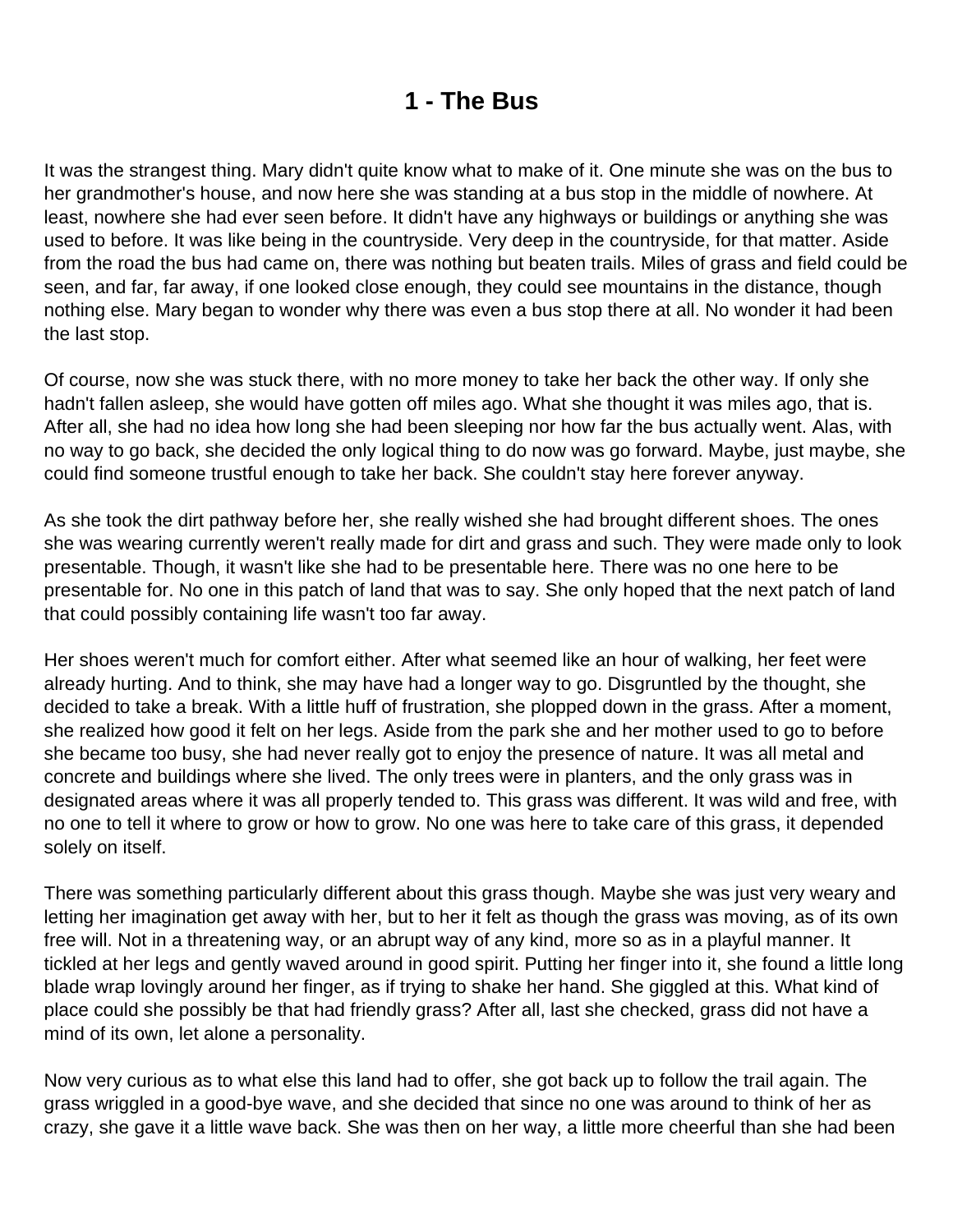before. After a while, she soon found herself amongst a vast field of sunflowers. She found this particularly lovely, as she had never seen real sunflowers before. Just as the grass before, they all seemed to bend toward her as she walked through the field, and she began to wonder if everything in the land had a personality. As each one drooped over to greet her, it was as though she were walking through a beautiful sunflower tunnel. It was just dark enough in the tunnel to offer wonderful shade, and the smell was magnificent. Where ever this place was, it was almost dream-like.

That's when she began to wonder if that's what this place really was, only a dream. Maybe she hadn't been woken up by the bus driver at all. Maybe she was actually back on the bus this very minute, sleeping away as though it were nothing. Her thoughts were abruptly interrupted as sun light shown back on her again. She had exited the sunflower tunnel without even really noticing. That's when she saw the subtle outline of a figure standing on a hill in the distance. The sun impaired her sight a bit, but from what she could see it was a lanky figure. Then she noticed the figure's head, and how it seemed to be very oddly shaped. Then again, whoever it was was probably wearing a hat. She journeyed closer so she could see them for certain. If they seemed trustworthy enough, they may be able to get her back home.

As she came closer to the figure, she found that he was, indeed, wearing a hat. Well, it was a hat of the sort at least, though it was no ordinary hat of the sort. Covering the strange figure's face was an old fashioned knight helmet, which was odd, as he wasn't wearing any other armor. In fact, he was dressed pretty modern, wearing a green t-shirt, a black hooded jacket, blue jeans, and a pair of rugged, black Chuck Taylor sneakers. She couldn't help but wonder why he was wearing this helmet so strangely.

"Um, excuse me, sir?" she asked quietly.

"Pardon?" he asked, spinning his head around in surprise. "Someone...someone is there?"

"Y...yeah, me," Mary said, looking up at the figure.

His helmet visor turned toward her, gazing at her through the holes etched in it. He said in a surprised but pleasant voice, "Why, so there is! That's very odd. You know, I haven't seen a person in these parts in...well, forever, so it would seem."

"I would believe that," Mary said shyly. "I must have walked for miles without seeing anyone. Well, besides you..."

"Yes, I'm about the only one who comes around here anymore," he said. "Most of the people anymore like hanging around the castle."

"Castle?" she asked herself out loud. Talking to the figure again, she asked, "So...where AM I exactly?"

She had never heard of castles being anywhere near her hometown before, especially within a bus ride. She was wondering how far this bus had taken her...IF it had. She still was leaning toward the theory that she was dreaming. It seemed a more logical of an idea anyway. The figure answered, pulling her out of her thoughts once again, "This is Sokolatopia, the land of King Baklava. Have you never heard of it before?"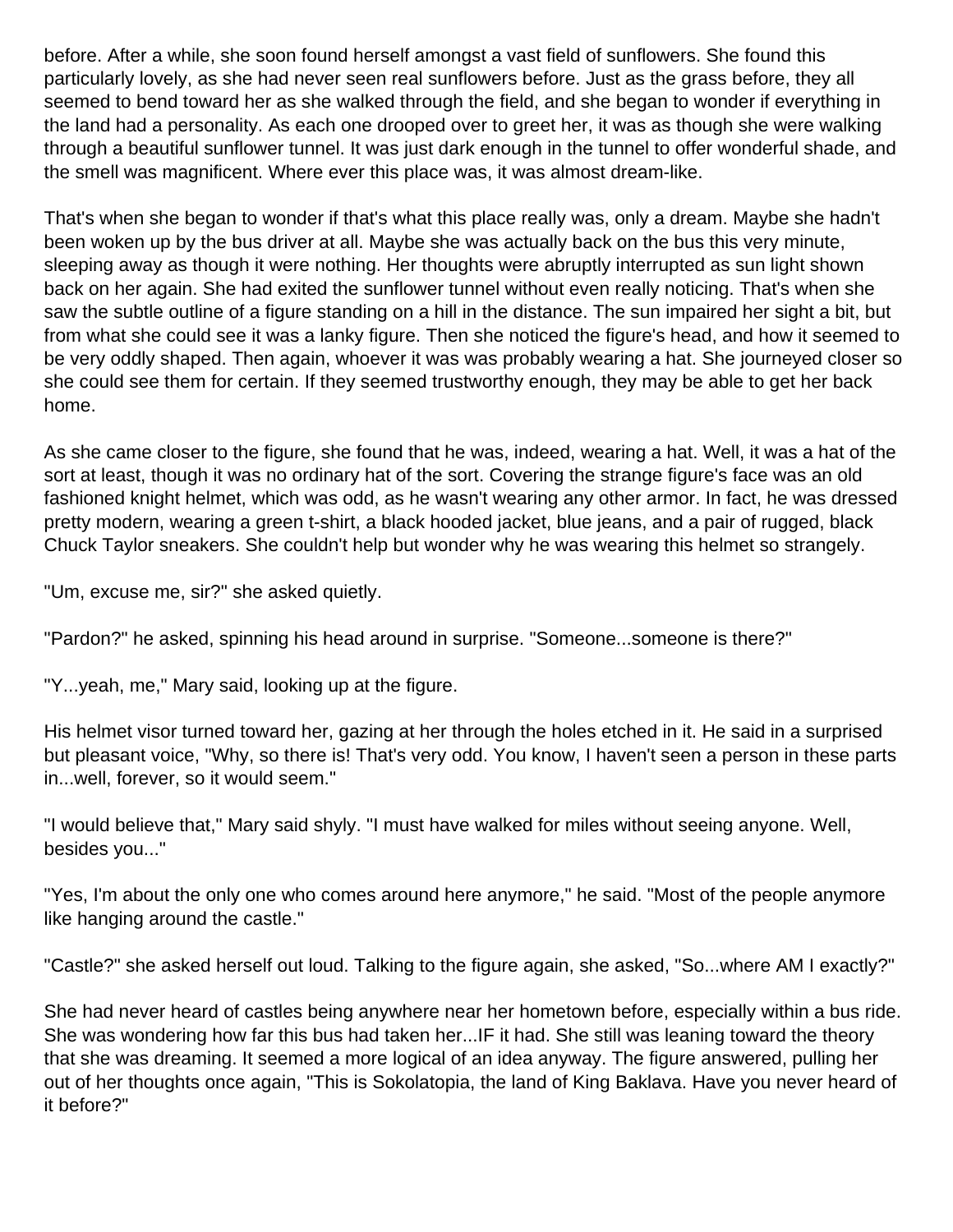"No," Mary answered sheepishly. "I...I came from the bus."

"The bus?" he asked, tilting his helmeted head. "I wasn't aware the bus ran this year...then again, I haven't kept up with the bus in a while."

"This year?" she repeated. "Why, doesn't the bus run every year? Or even have a daily schedule for that matter?"

"Oh, I should say not," he answered. "I've never heard of a bus doing that before. No, the bus only runs every five years. Or so I think...like I said, I haven't kept up with the bus in a while."

"Every five years? So it's not coming back until then?" she asked, a little frantically now.

"No, I'm afraid not," he said. "Once it is gone, it won't come back until the next five years."

"But...but...how am I to get home?" she asked, concerned now. If this wasn't a dream, she was in quite some trouble.

"Well...of that I am not sure," he said in a confused voice. He put the chin of his helmet in his hand as if in thought. Finally he concluded, "Of course, there are other ways to travel than bus, I'm sure we can find one. Where is it that you are from, anyway, to have not have heard of Sokolatopia?"

"Vandersberg," she answered. "It's a large city, with many buildings and streets."

"Hmm...I have never heard of such a place before," he answered. "Then again, I've never been outside Sokolatopia before. You have to forgive me, my mind isn't what it used to be..."

"Oh, quite alright," Mary answered. "And you have to forgive me! My name is Mary. Sorry for not introducing myself sooner."

She put out an opened hand, and the strange fellow shook it. He replied, "I am Grenville, sorry for not doing the same!"

"Well, Grenville, now that we are properly introduced," Mary started, "might you tell me more about Sokolatopia? After all, I may be here for a while..."

"It's an old place, hundreds of years old even," Grenville said. "It was already hundreds of years old before I was around."

"You make it sound as though you've been around for hundreds of years yourself," Mary said. "You couldn't possibly be that old! You hardly look like you're past your twenties in build."

"Well...yes, that is a story all on its own I suppose," he said quietly, as though he had given away something he hadn't meant to. He scratched the back of his neck (or at least what little of it was exposed under the helmet) nervously.

"Well then, perhaps you should tell me more about yourself then," Mary said in an interested tone.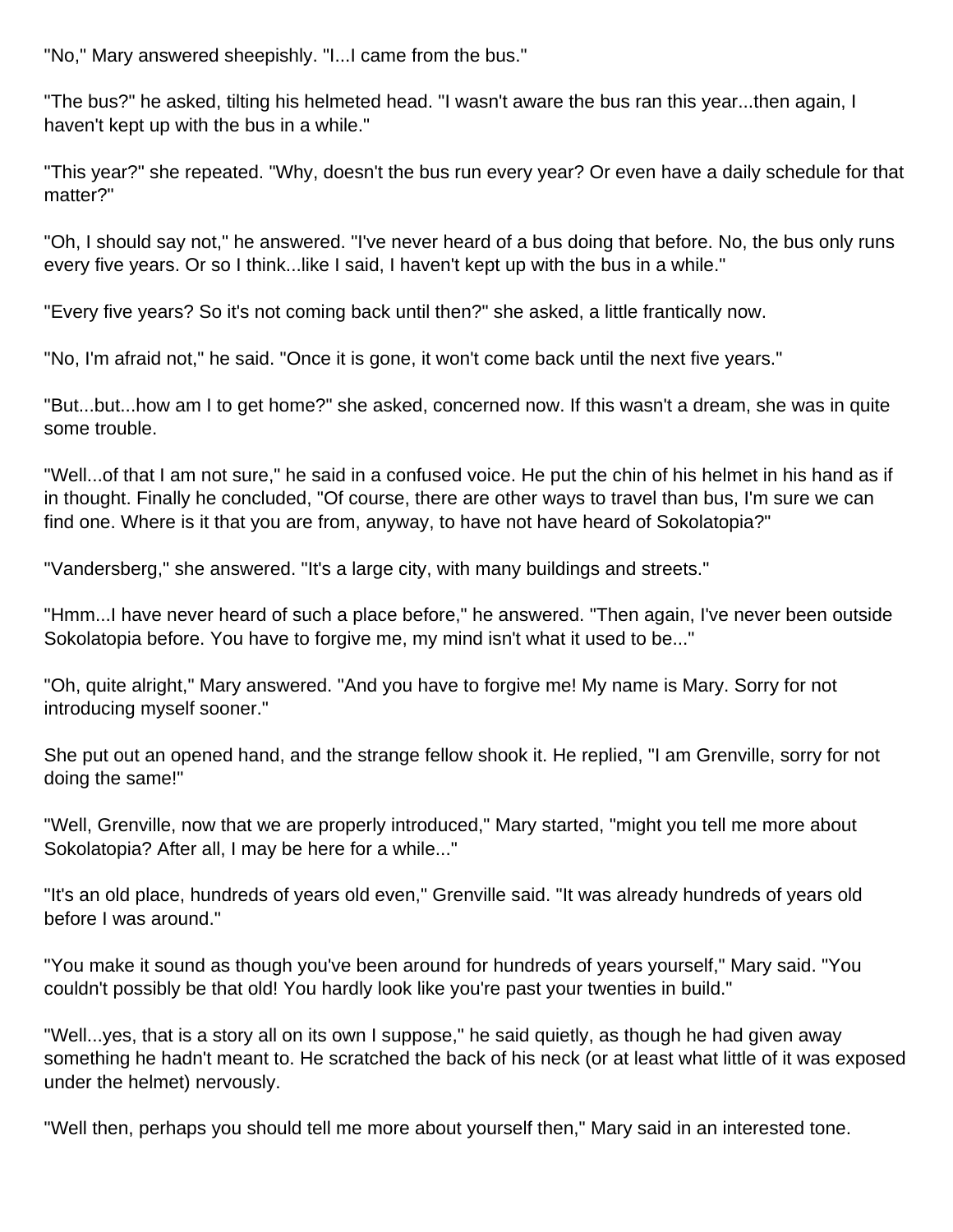"O...okay," he said slowly, "but...you have to promise me that you won't get frightened. Will you do that?"

"I'm unsure..." she answered. "I can't promise I won't be frightened of something I don't know about."

"You must, though!" he said. "I...I don't want to frighten anyone..."

"I suppose I will promise then," she said. "Though I will only promise to my best ability."

"I will accept that," Grenville said, tilting his head again. He seemed to use head movement in place of facial expression, since his face was not exposed. "Now, to get to the story I suppose..."

"See, hundreds of years ago, as I said before, I was a knight for the king's army. Not King Baklava, mind you, but the king at the time. His name was Chruscik. He was a fair man, but not an entirely great ruler. Needless to say, this caused some conflict, and some riots rose against him. I, as well as the rest of the knights, did not care about this though. All we cared about was serving our king, as we had been taught was right. With the commands ordered, we were sent out to control the riots.

Battles became brutal, and soon we were killing each other. I am a man of a peaceful nature, and didn't like having to take another man's life. However, out there, it was his life, or mine. Unfortunately, I found this out the hard way. Despite that I was trying to fight to my best ability and kill people against my morality, I still couldn't help but hold back. I found myself combating one on one with a particular rioter.

I attacked him, but never hit to do any real damage. I was hoping he would just fear me and run, but he didn't. He attacked me, and wasn't holding back like I had been. With a smash to my head with the end of his sword, he knocked me back, causing my helmet to fly right off. With my head exposed, he took the sword and beheaded me in one powerful swipe."

"Ugh," Mary cringed at the thought.

"Ghastly, I know," Grenville replied. "Now, you would think that without a head, I would certainly be a dead man. Of course, after your head has been separated from your body, you don't die right away..."

"I've always heard that," Mary said. "Though I've never known anyone who survived long enough to ask..."

"Oh, yes, it is quite true," Grenville concurred. "And most people do not survive such a horrible fate. However, I thought fast...a pretty hard task when one no longer has a brain attached...and with my last dying breath, I felt behind me and grabbed my empty helmet. I put it on fast enough to keep my soul from leaving my body through my severed throat, and it became sealed inside.

I soon came to find that I was now somewhat immortal. As my body had thought that it had already died, it no longer aged, no longer needed to be feed, or anything. However, with my soul still inside, it flourished on. It did not rot nor waste away. No natural cause could kill me. With this partial immortality, I survived on for years and years past my time. My opened neck soon grew over, and I was able to remove the helmet without releasing my soul, but the fact still remained...I had no head. So I kept the helmet on ever since, using it in place of a head, and that is how you find me today."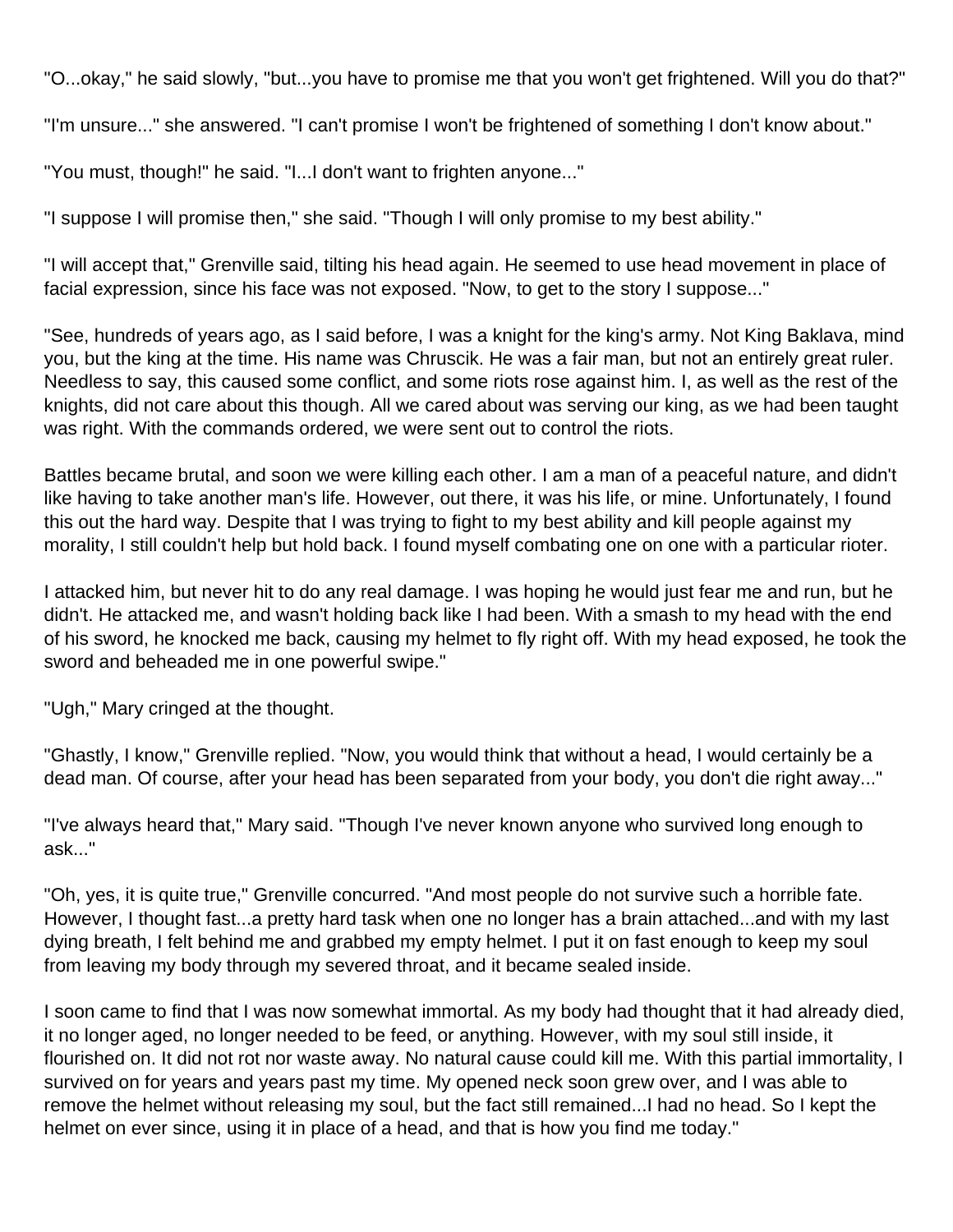"My, that is quite an ordeal!" Mary said. "But...it certainly couldn't be true...could it?"

"I assure you, it is," said Grenville. "In fact, this is why I made you promise that you would not be frightened, for I will take off my helmet and show you..."

"I promise," Mary nodded. "Head or not, you are a kind man. You will not frighten me."

"Thank you," Grenville said, a little surprised at the compliment. "Now for the revealing..."

And with that he put his hands on either side of his helmet and pulled it off. Mary gasped out of surprise, but kept it brief as to not make Grenville think she was frightened. Just as he had said, no head was to be found. There was only a stub of a neck, grown over with flesh where the head used to be. He said, though Mary was now unsure of how he said it, "Horrible, isn't it? To live without a head? Even the helmet is as empty as old mother Hubbard's cupboard."

He handed it to her. Sure enough, there was nothing inside, just empty and hollow, nothing but metal. She handed it back to him, feeling slightly uncomfortable holding another person's head. That is, at least what another person used for a head. Holding it in both hands he put it on just as easy as anyone else would put on a hat. Tilting and turning it to just his liking, he let it go and let it presume doing its duty as a replacement head. He then tilted his head as he did in place of his facial expressions, and continued, "Sometimes I wonder what it would have been like to have just died there like a normal man would have."

"Oh, now, don't say that," Mary said, trying to comfort him. "You have been oh so helpful to me. If you had died there, I would still be wandering here, wondering where I was..."

"That is a good point," Grenville said, looking up as though thinking it over. "I suppose you are right. Though you are found, however, you are still not where you need to be. We must find you a way home without the bus."

"THAT is a good point," Mary said. "But how? Not to pester, but you know more about this land than I do."

"Indeed I do," Grenville agreed. "Though I am not sure of how to get you home myself. However..."

"However?" Mary asked as Grenville trailed off.

"The king! King Baklava might know a way," Grenville finished. "He IS king, after all. He should know many things to be so..."

"Yes, to be a king he would have to know the land," Mary said enthusiastically. "How could he rule it if he was unfamiliar with it? And if he knows the land..."

"Then he knows how to leave it," Grenville finished for her, his enthusiasm rivaling hers. "Yes...then we shall go see the king then!"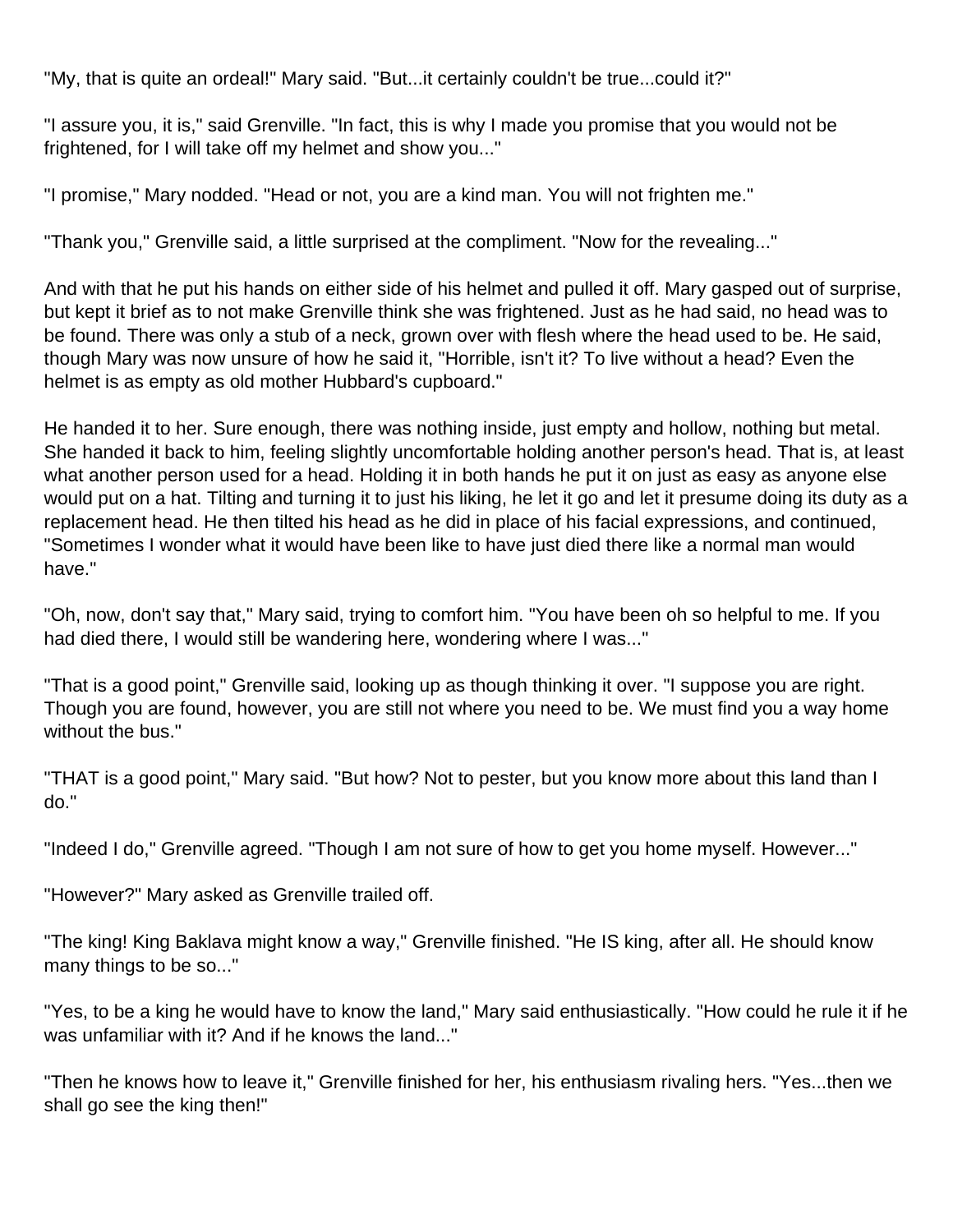## **2 - With Absolutely Fresh Eyes**

<span id="page-6-0"></span>"So, how exactly do you see and hear and talk?" Mary asked Grenville as they walked along, the castle being their destination. "Without a head, it must be very difficult..."

"Oh, but of course!" Grenville said. "It was very difficult at first. I suppose anything is possible if you really work on it though. I just wanted to be able to so bad that it just kind of...happened."

"And do you have to have the helmet on to do so?" Mary questioned on.

"Not exactly," Grenville said. "It isn't a REAL head, after all...but it does help. It's LIKE having a head, and therefore easier to focus with."

"That's very curious," Mary said. "I would have never imagined such a thing."

"Me either, to be truthful," said Grenville. "Of course, I wouldn't have imagined me living without a head, especially for this long."

"Very true," Mary agreed. "How long until we get to the castle?"

"Oh, we probably won't get there until tomorrow," Grenville told her.

"My goodness!" Mary said. "Where will we stay the night?"

"Not sure at this point," Grenville admitted, "but the locals around here are fairly social, I'm sure we'll find one kind heart willing to give a place of rest."

"That's wonderful," Mary smiled. "I just hope my mother and grandmother don't worry about me being absent for that long."

"One can only wonder, I'm afraid," Grenville said, unfamiliar with Mary's family of course.

Hours went by, and the sun sunk lower and lower. The sky glimmered with all assortments of beautiful colours. It probably would have been a great sight, had the minds of Mary and Grenville not be so preoccupied by the thought of where they were staying for the night. It did not really matter whether the locals where kind hearted or not, for there had so far been no houses to ask for boarding for in anyway. Grenville noticed that Mary seemed uneasy at this, and he felt foolish for giving her false hope. After all, he had honestly thought more houses would have been around at this point. They had moved closer to the castle than he had thought. His head, or rather, lack of one, prevented him from being social, and he had become unfamiliar with the setting.

"I am terribly sorry," Grenville apologized. "I was really under the impression that more houses were still around here..."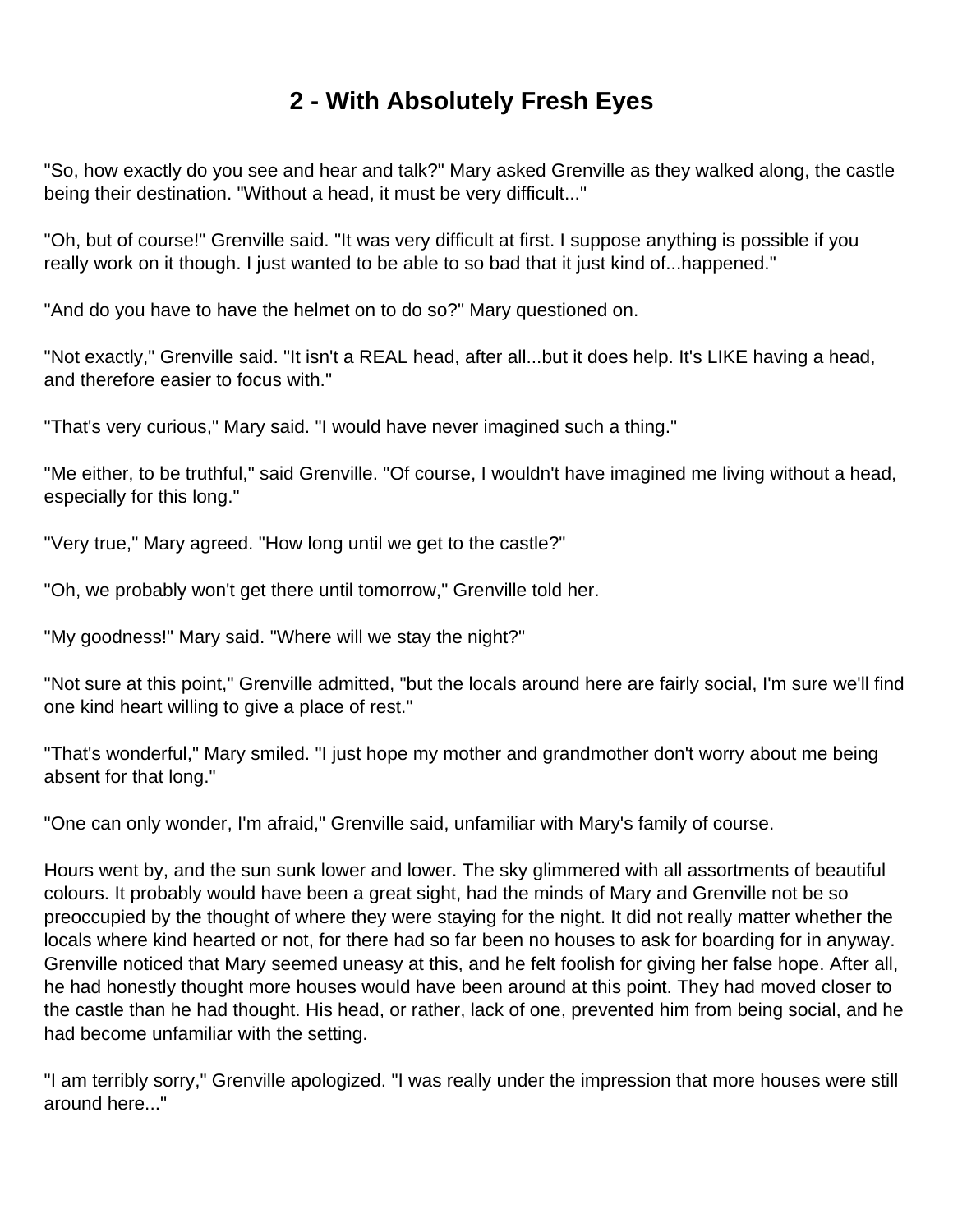"It is okay, Grenville," Mary assured him. "The sky looks clear and beautiful. If we should have to stay the night outdoors, it is a good night for it."

"That is well, then," said Grenville. "My head...it makes socializing very difficult..."

"I understand," she said quietly.

The pair had spoken too soon, however, because through the slowly dimming light, a small cottage was visible up ahead. Mary grabbed Grenville's sleeve in excitement and exclaimed, "Grenville! Look!"

"I see!" he agreed. "Let's hope they are one of those kind hearts I was speaking about earlier. While I am bad at socializing, I do not wish to stay outside."

Mary smiled at Grenville's enthusiasm, liking to think that he would be smiling too if he had a mouth to smile with. Still arm in arm, the two approached the tiny building. A little fire could be seen built in front of the house, and a strange-looking figure was standing next to it cooking in a big kettle. The fire danced around the kettle longingly, and an odd smell was coming from it. Mary whispered to Grenville, "I wonder what they could be cooking?"

"I am unsure," Grenville said sheepishly. "I am unfamiliar with food smells. As I cannot eat, I stopped bothering with it all."

"Oh, right," Mary said equally as sheepishly. "Sorry, Grenville."

"Quite alright," Grenville told her. "I understand that I can be...hard to comprehend."

"Indeed," she answered. She began to wonder if Grenville's inability to eat would be why he was so gangly-looking, or if he was even able to be affected by it at all since the rest of him didn't seem to be.

Her thoughts were quickly thrown to the side, though, when the fire before them emited a small explosion and flashed a spark of green colour. Grenville quickly seized Mary by the back of her dress and pulled her behind him. He exclaimed, "Mary! It is a witch!"

"A witch?" Mary asked in a shocked tone, more so from being abruptly pulled back rather than from the information.

"Yes!" Grenville hissed, trying to keep quiet. "And if I learned anything long ago, it is to not meddle in the affairs of witches."

"That's nonsense, Grenville," Mary said, standing up straight again from where Grenville had pulled her back. "I've read the stories, and there are good witches just as well as there are bad ones."

"That is nonsense," Grenville retorted but keeping a friendly tone. "Those are but stories. Witches have always been bad in person."

"No offense, Grenville," Mary started, "but up until today, people such as yourself existed in but stories. In my world, at least..."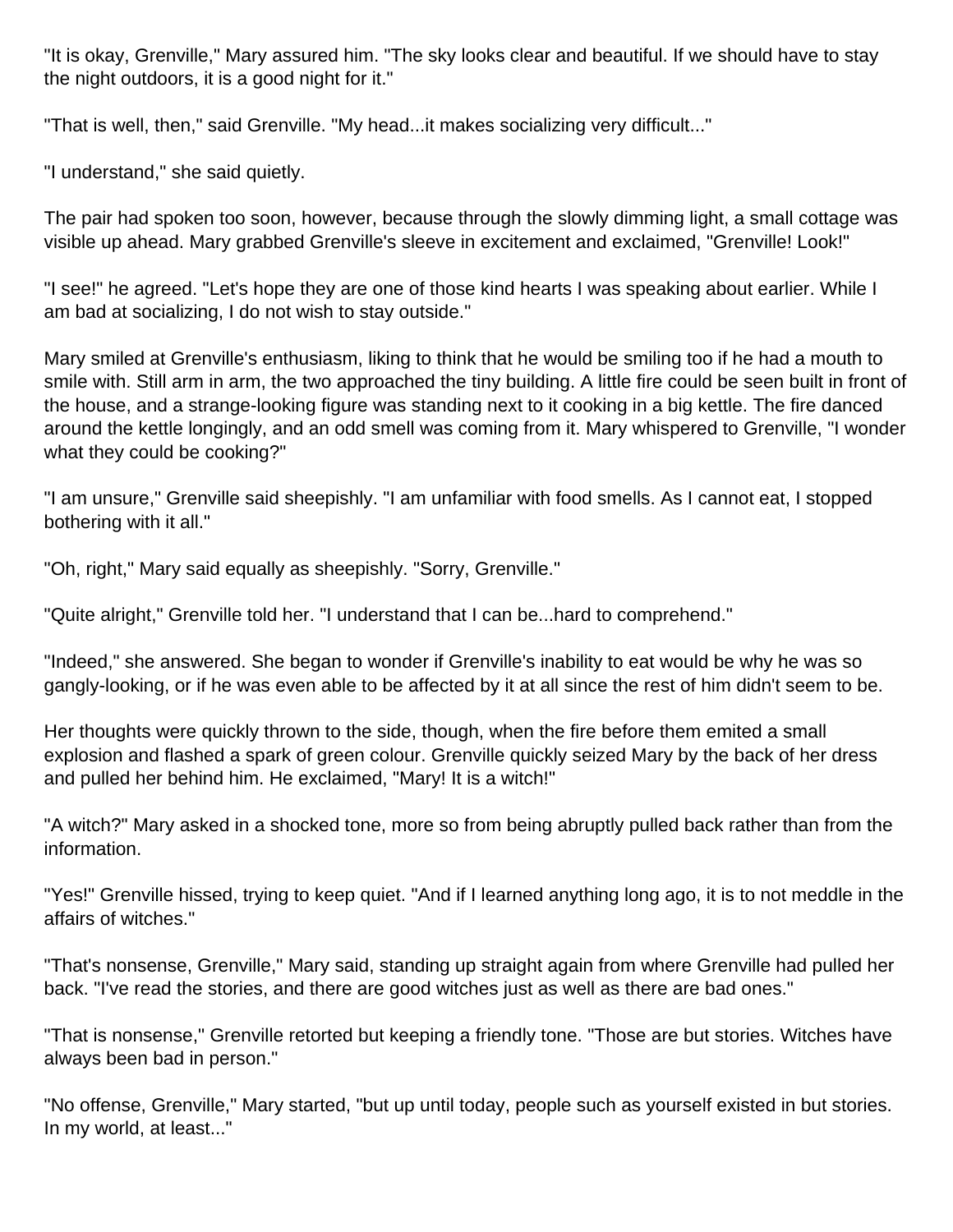"And so far I have come to find that our worlds are very different," Grenville said. "So what are we to do?"

"Well..." Mary said, not sure what to say as she had not thought the whole situation through. "I suppose we could go talk to them. That way we would know if they were bad or not."

"And if they ARE bad?" Grenville asked.

"Then you are a great knight and will be able to handle them," Mary smiled assertively.

"Was," he said. "WAS a great knight. I lost the sword when I lost my head."

"A lost head does not make one any less than what they already were to begin with," Mary said. "At least not mentally..."

Despite the fact that she could not really say that without running into a contradiction in some way, she grabbed Grenville by his hand and pulled him along with her. He followed her, but did so reluctantly. She could feel his palms beginning to sweat as they came closer to their newfound company. As the approached the figure, they saw that she was a woman scantly dressed in animal skins. Her skin was ravaged-looking, she had a hunched posture, and despite her scrawny build, a pot belly. The nails on her hands were exceedingly long, and her bony fingers were covered with warts. She was not so much an old woman, but a very warn down one, so that she appeared to look greater in years at first glance. Mary gaged that she seemed middle aged.

Wherever she moved her hands, the fire followed. With another small exlosion and a flicker of light, the fire turned from green to purple, and the smell became different as well. Mary decided that it was a plant-like smell, but was unware of what kind of plant. Grenville's hand began to shake a little in her grip as the witch stood before them. Before she even had a chance to tell him that all would be okay, the witch's head spun around, making Mary jump back in surprise. She let loose her grip on Grenville's hand, and he jumped so violently that he caused himself to fall on his behind. He put his hands on his helmeted head as if trying to hide. Mary stood speechless herself.

"Hello!" the witch said in a scratchy voice, her tone being a playful one. She smiled a snaggled smile as she looked her guests over. "It is not often I get company, where have you two come from?"

"V-Vandersberg, ma'ma," Mary stuttered at first. "And...and Grenville..."

"From the fields!" Grenville answered bluntly before shrinking back behind Mary again.

"Intriguing," she answered. "So what brings you to my humble cottage?"

"I need to find a way back to Vandersberg," Mary answered her. "It is not part of Sokolatopia, I came from the bus."

"I was not aware the bus ran this year," the witch interrupted her.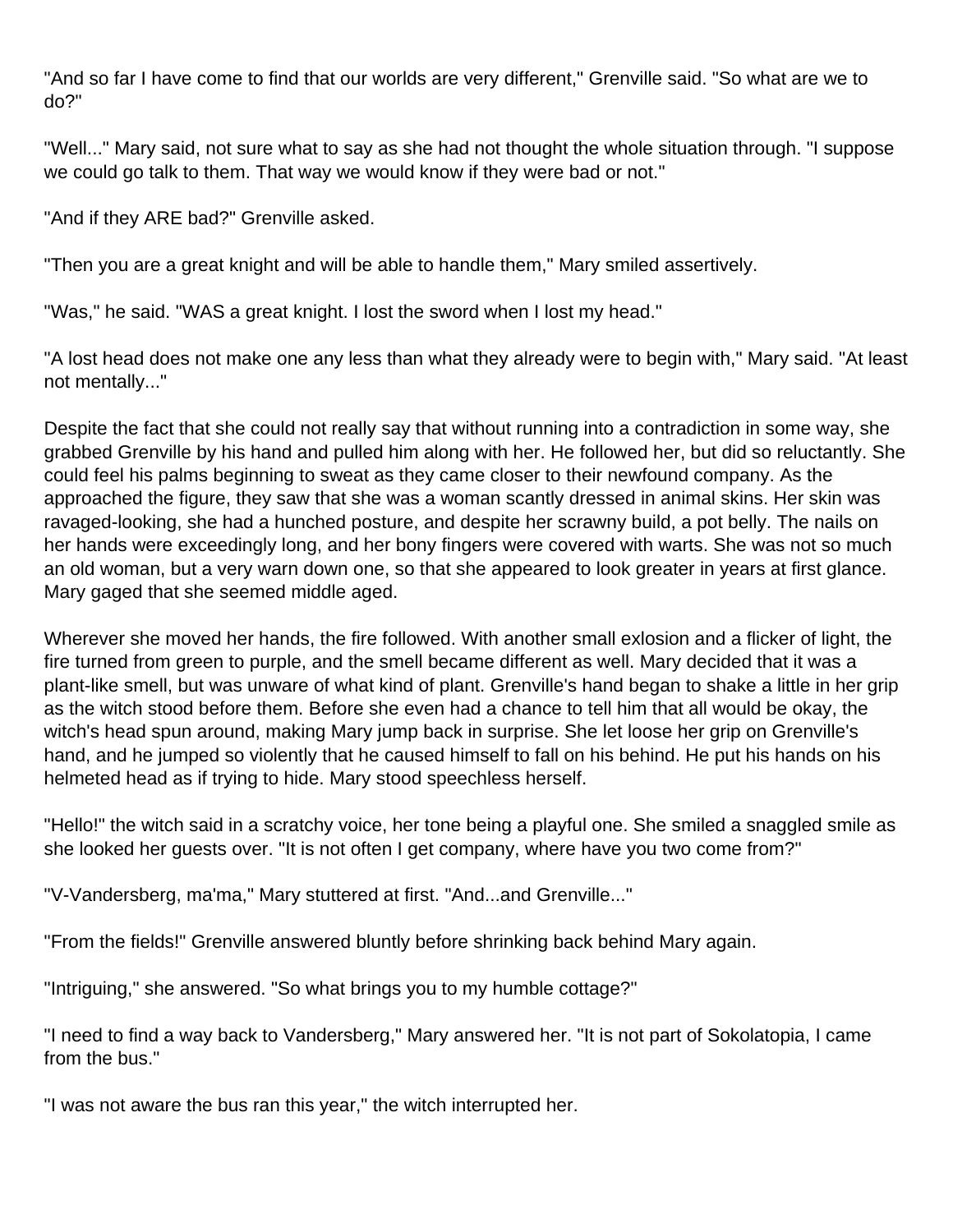"That is what I said," Grenville chimed in again, still yet hiding behind Mary.

"Right...well, Grenville here is taking me to see King Baklava in hopes that he will know how to return me home," Mary finished.

"Is that so?" the witch said, looking around Mary at Grenville, who had not even bothered to pick himself up yet. "He doesn't look capable of doing much of anything."

"How now!" Grenville snapped. "I'll have you know that I was once a great knight! And for King Chruscik no less!"

"Goodness!" the witch began to chuckle. "My dear, your friend here...he does not know what he is talking about. He is leading you on."

"Am not!" Grenville said. "I WAS a knight for King Chruscik. Some...complications occurred, however..."

"Nonsense!" the witch laughed at him. "For you to have been a knight for King Chruscik, you would have to be ten times my age! Maybe more!"

"And who is to say that I am not?" Grenville said, crossing his arms. "We have just met, you know not of me."

"Your face may be covered, but no one that age would have a body like yours," the witch said, eyeing Grenville. "And I bet you look even younger if you were not covered as such."

"I beg your pardon!" Grenville said, hunching over as if to cover himself.

"Look," Mary said, "Ages and whatever other arguments aside, we are left without shelter. Might you have extra rooms for us that you would not mind sharing?"

"But of course!" the witch said, stretching out her arms. "My name is Matilda, by the way. If you follow me, I will show you the rooms..."

"I am Mary," Mary introduced herself, "and this is Grenville. You must forgive him, he was under the impression that all witches were evil..."

"And I still am," he added quietly.

"Well," Matilda started, "I wouldn't count that out just yet. However, I would not so much consider myself evil as I would...beneficial, I suppose."

"See?" Grenville said. "She admitted to it!"

"I only do what I find best for myself," Matilda said, ignoring Grenville. "If that means being evil, then so be it. If your friend decides to be honest anytime soon, then he will agree that it is a hard life out here away from the castle."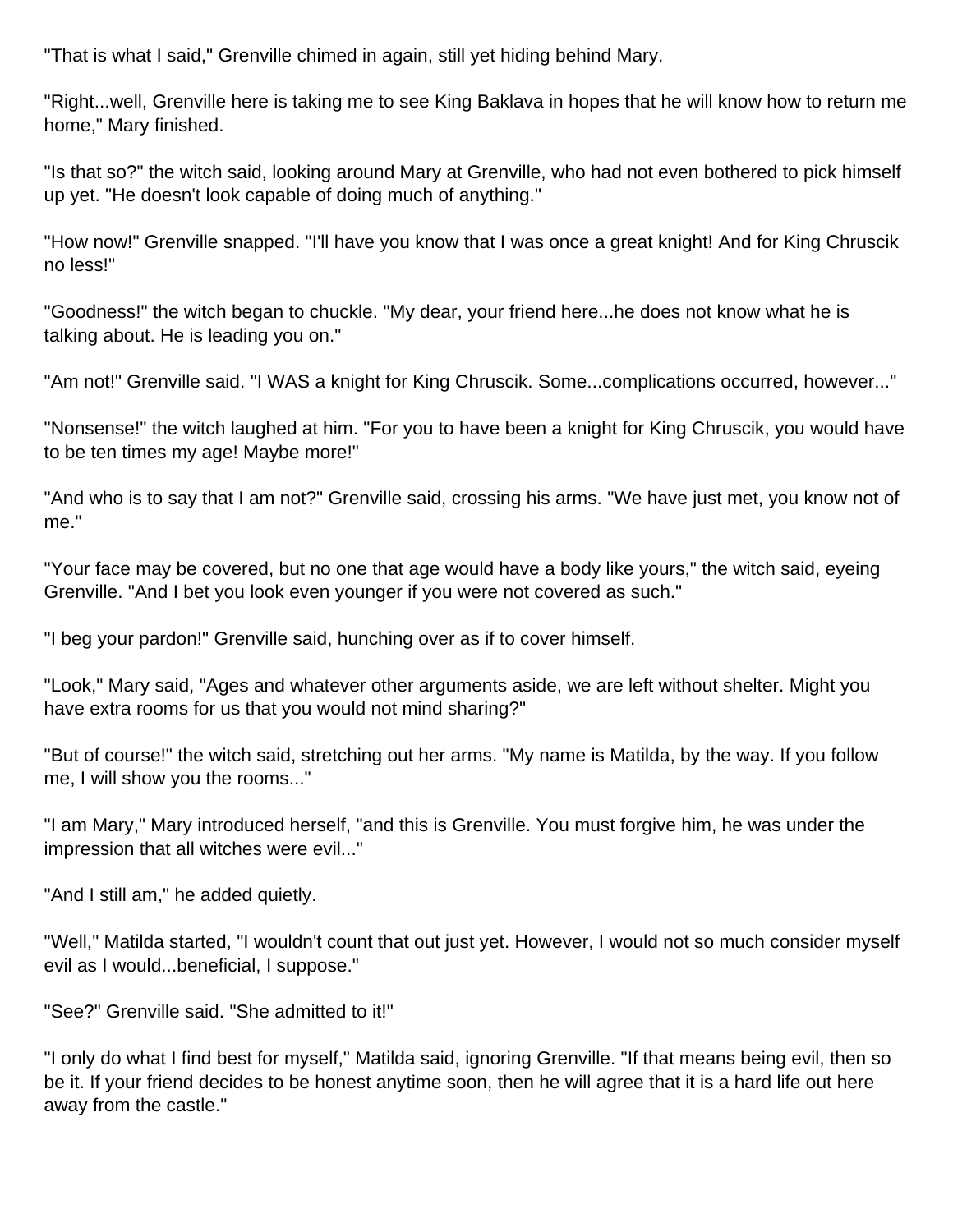"I've only been honest!" Grenville snapped.

"Grenville, please!" Mary said. "You do not want to sleep outside do you?"

"No...I suppose not..." Grenville said.

"Then you will get along with Matilda," Mary said.

He knew that she was right. He was not happy about that, however, and it was visible in his body language. It was the only way he could show emotion without a head, after all. Mary began to look worried, as she was concerned that Matilda would become displeased and deny them shelter because of this. Matilda, just as she said, was not all bad, however, and pitied Mary. She decided to give Grenville a chance to explain himself to better their relationship. She asked him, "Well now, if you ARE as old as you say, why is it that you do not look it...or are even alive for that matter?"

"It is a long story," Grenville said, perking up at this, his helmeted tilted in enthusiasm, "but I am willing to tell it if you are willing to listen."

He then explained how he had lost his head but had acquired immortality in the process just as he had explained to Mary. He then explained how he was still able to talk and such along with it. Matilda had become increasingly curious as he told his tale. Once he had pulled off his empty helmet she was amazed. Soon, she inquired, "Do you ever long for a new head in its place? One that could see and hear and smell naturally? One that would not come off?"

"I suppose," Grenville answered her, "but I am unsure of how to get one. I suppose to get a head, I would have to take a head from someone else."

"That is true," Matilda said. "But you would have your own head again."

"Unlike you," Grenville said with still a hint of annoyance in his voice, "I do not wish to harm others for my own benefit."

"That is understandable," Matilda agreed, surprising Grenville. "You were a knight, after all. Knights are far more noble than witches."

"Well...that is not always true," Grenville said, beginning to think different of Matilda and witches in general now. "There were some knights who worked a long beside me, and they were not always that noble. Some where not very nice people at all..."

"Then I suppose we are even," Matilda smiled. "Now...I wonder, which part of your head do you miss the most?"

"Hmm...my eyes, I suppose," Grenville said after a little thought. "When I was a knight and wore my helmet but for protection, my eyes were still visible through my visor. It still let people know that was normal under here. Now they look into my visior and see nothing. They know my helmet is empty, and they become disgruntled."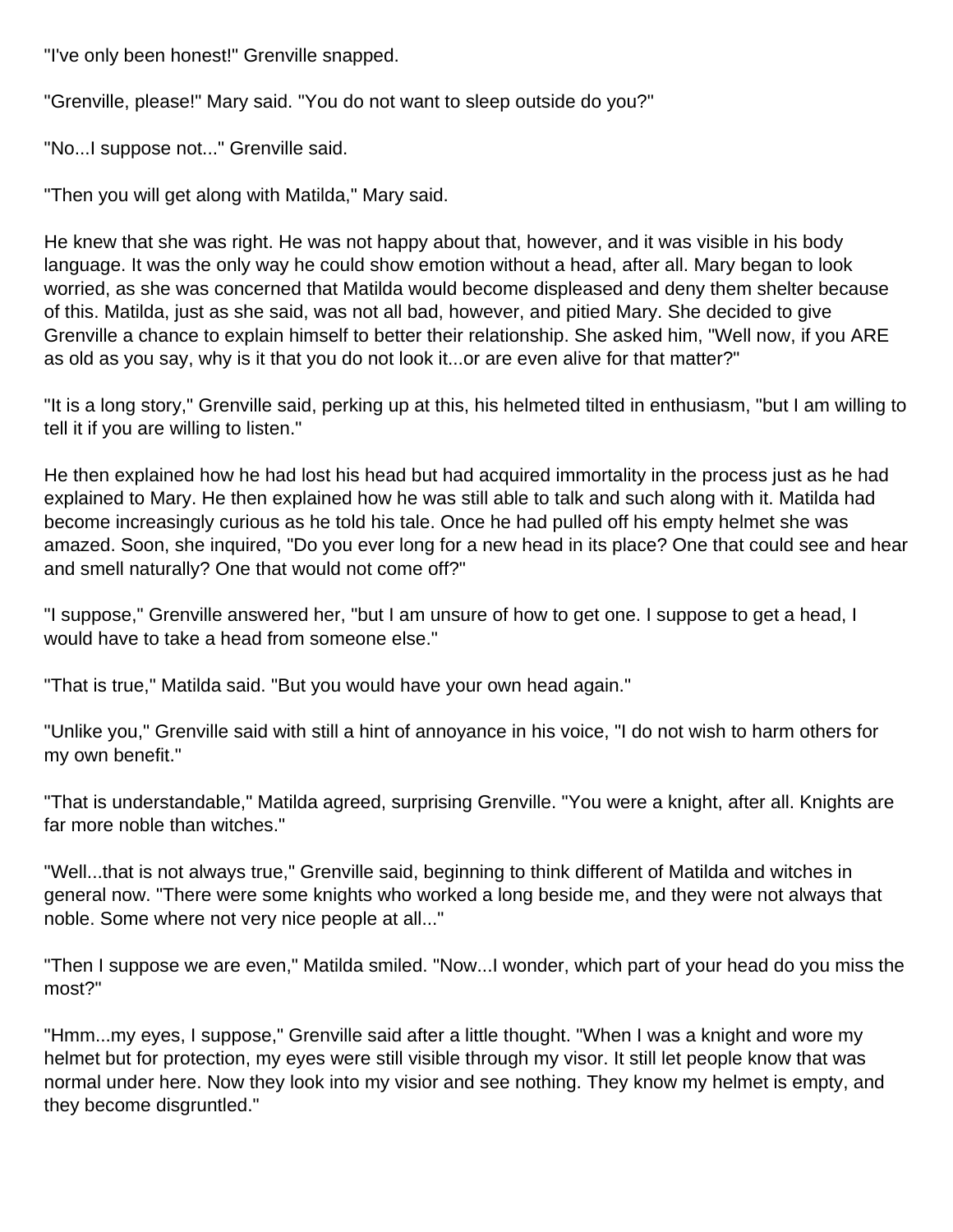"Can you blame them?" Matilda laughed. "I am accepting of a headless immortal, being a woman of magic and such, but I can see how it would be hard for others to accept it."

"Indeed," Grenville agreed. "At least with a set of eyes I could set off the illusion of having a head within my helmet. Unless they inquired me to remove it, they would think that I am a normal human being."

"I do believe I can help you with that," Matilda said.

"How so?" Grenville asked.

"Well, I may not be able to make you a new head, especially without taking one from someone else," Matilda said. "But a set of eyes just to make an appearance of having a head is a different story..."

"You would not have to take them from someone else as well, would you?" Grenville asked her.

"Well, not entirely," Matilda said. "I have already taken them, that is to say, a long time ago..."

"You took someone's eyes?!" Mary gasped, after being quiet and listening this whole time. Grenville agreed with her.

"I told that I am not good all the time!" Matilda said,. "and these were taken a long time ago. To not use them now would be a waste of eyes on their part."

"Well..." Grenville started. "I suppose it would be bad to have taken their eyes in vain..."

"Then you will take them?" Matilda asked. "It will be a simple spell...they will hang right in your helmet just as if they were in sockets. And they have lids too..."

"Lids?" Grenville asked enthusiastically. "I would be able to blink and such then?"

"But of course!" Matilda said. "You might even be able to cry, if you try hard enough."

"That sounds amazing!" Grenville said. "What do you think, Mary?"

Mary pondered aloud, "Well...if the person cannot get their eyes back, and they would be more help to Grenville than just...staying wherever you put them...then I suppose it would be alright."

"Fabulous!" Matilda said, clapping her hands together. "Then we shall get to work! Mary, I will show you your room and let you get settled in. As for you, Grenville, if you will follow me to the cellar, then I shall give you a new set of eyes..."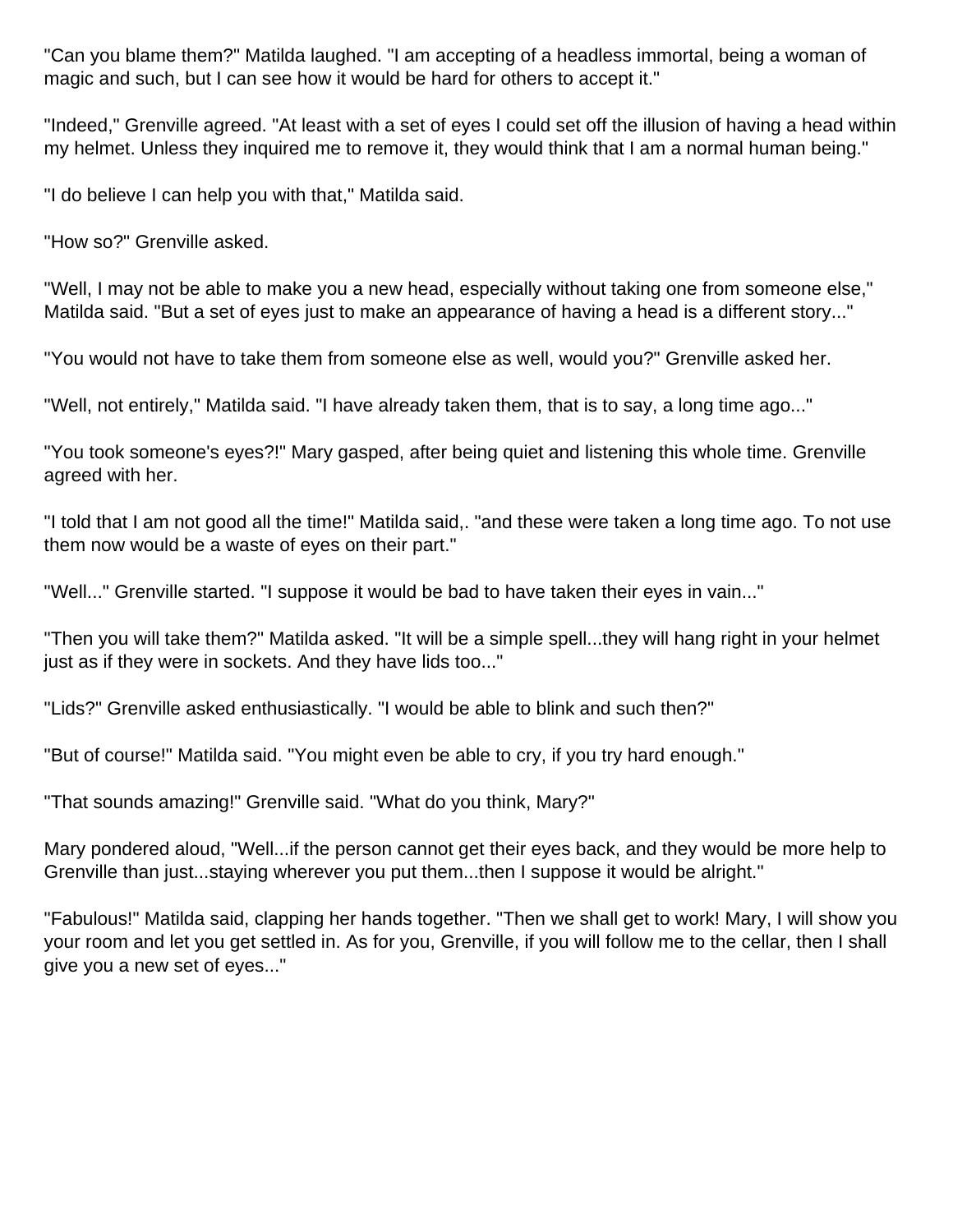### **3 - Vorsnash!**

<span id="page-12-0"></span>"Mary...Mary...Are you awake?" Mary heard Grenville's voice calling out to her softly. She opened her eyes to find Grenville standing over her bed. There was something different this time, however.

"Grenville, is that you?" she asked, gazing into the eyes before her, shrouded in the darkness of his helmet.

"Yes! Do you like them?" he asked.

"Very much so!" Mary said, sitting up and looking into his lifted visor at the new eyes he had. The corneas were a yellow colour from being pickled for so long, and the irises were a dark brown-black colour. They were very strange-looking, but Mary found them beautiful all the same. "They're lovely, Grenville."

"If you say so," Grenville said. "Frankly, I think they look repulsive, but the fact that they are there pleases me to no end!"

"And that's all that should matter," Mary replied. She stretched her arms greatly and got out of the bed, still wearing the dress she had came to Sokolatopia in. After all, she didn't have any other clothing to dress in. This was fine, though, as Grenville had not packed anything either. He was not accustomed to leaving his field.

"So, I suppose we should be going," Grenville said, now that she was up and about. "The castle is still very far off, it is best we travel as early as possible."

"Indeed," agreed Mary. "Let me tell Matilda good-bye, first. She has been quite a help to us."

"Same here," Grenville said. "She is out in the yard chopping fire wood."

They meet her in her backyard, where she was still standing with the ax. Mary called to her, "Matilda! I'm afraid we must be leaving. We wished to tell you good-bye first, though."

"Oh, yes, I can agree to that," Matilda said, laying the ax down and approaching them. "It is still a long way, after all."

"We will greatly miss you, Matilda," Mary said. "And we are very appreciative of your help."

"Indeed," agreed Grenville. "These eyes will make much difference when meeting new people now!"

"Thank you," Matilda said. "I will greatly miss you two as well. I really hope that you are able to find a way back home, Mary, but if you do not...feel free to visit me anytime."

"Oh, I will, Matilda!" Mary said. "But we must be going now. Good-bye!"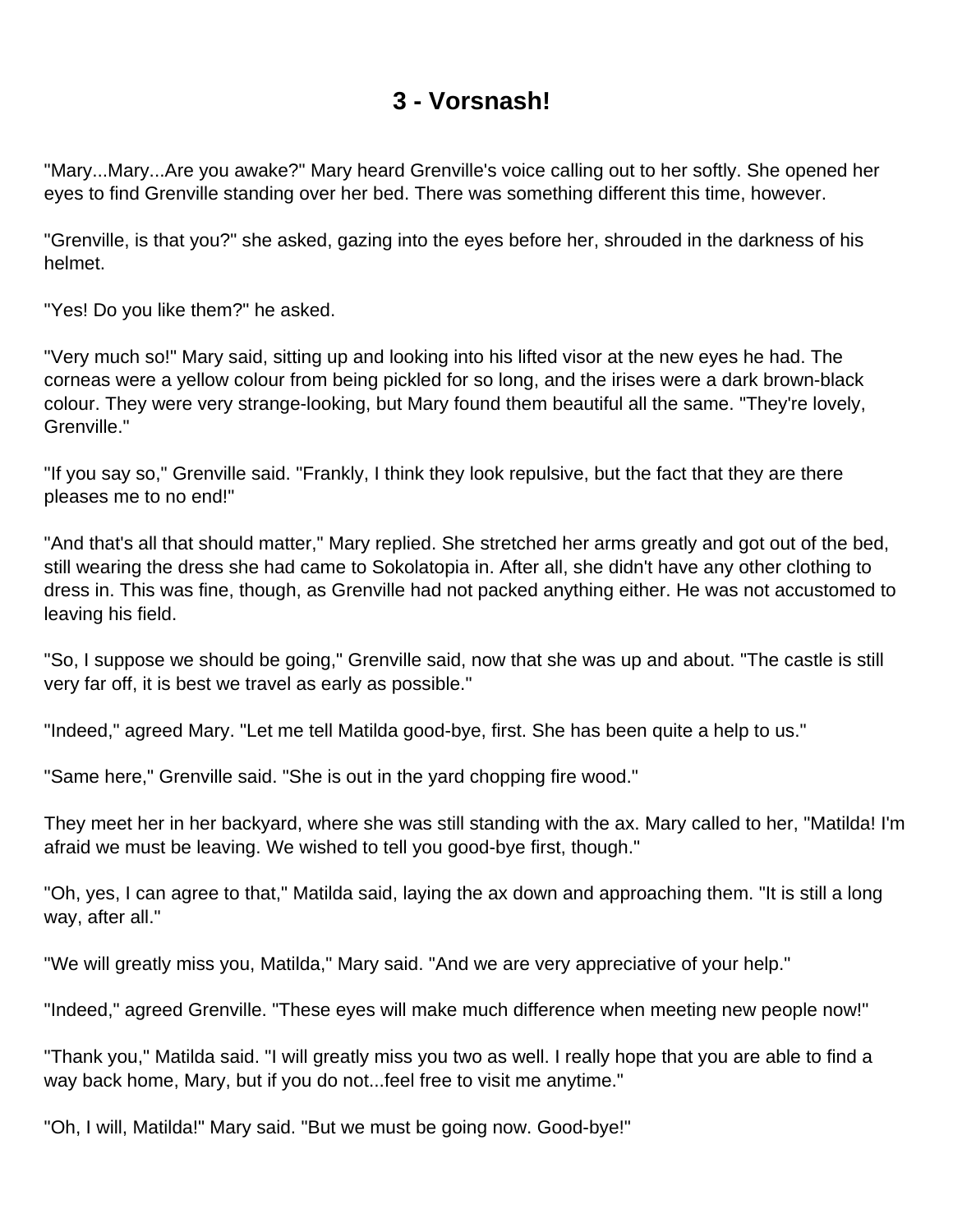"Good-bye!" Grenville joined in.

"Good-bye!" Matilda said to them in return.

And with that, they were on their way again. Grenville kept his visor up this time, though, so as to show off his new set of eyes. Travel seemed easier today, and it wasn't too long before they started running into little villages. These villages were not quite what Mary was expecting to see, however. While the rest of Sokolatopia had been primal-looking, like something out of a story book, this village looked like a little suburban setting. Little pastel houses were on either side of the road, and what was once a beaten path was now becoming paved street. Pastel cars that matched to the little houses they belonged to were parked alongside the road. Every hedge had been trimmed just so, and every yard was blooming with beautiful flowers. Perfect little families were seen everywhere, living their lives as they normally would. Everything just seemed perfect, like an old-fashioned family sitcom.

"I was not expecting this!" Mary exclaimed.

"I know," Grenville said. "I figured someone would have inquired about my helmet by now."

"No, I mean to say that I was expecting everything to be...well, village-like," Mary said. "Like Matilda's house had been."

"Oh," Grenville said. "Well, that would come naturally from someone not from Sokolatopia, I suppose."

"So...what else is Sokolatopia like?" Mary asked. "If it is part medieval and part modern?"

"I...am not sure," Grenville said. "Your home land seems to separate things. Things here...they are not separated so much."

"It is very confusing, coming from one land to another," Mary said. "Nothing is how I was taught it was here, and you know nothing of where I come from...so we have many misunderstandings."

"Mayhaps," Grenville said, "but we have gotten along so well despite."

"And that is all that matters, I suppose," Mary said.

"Just like my eyes," Grenville beamed as best he could without a mouth.

"Very much so," said Mary.

At that moment, a small, fat little man in a regal uniform approached them. He cheerfully took Grenville by the hand and shook it, saying, "Hello! Hello! I must say, I don't believe I have seen you around here before!"

"That is because we are not from around here," Mary said as he took her hand next and placed a gentlemanly kiss on it. "We are only traveling through."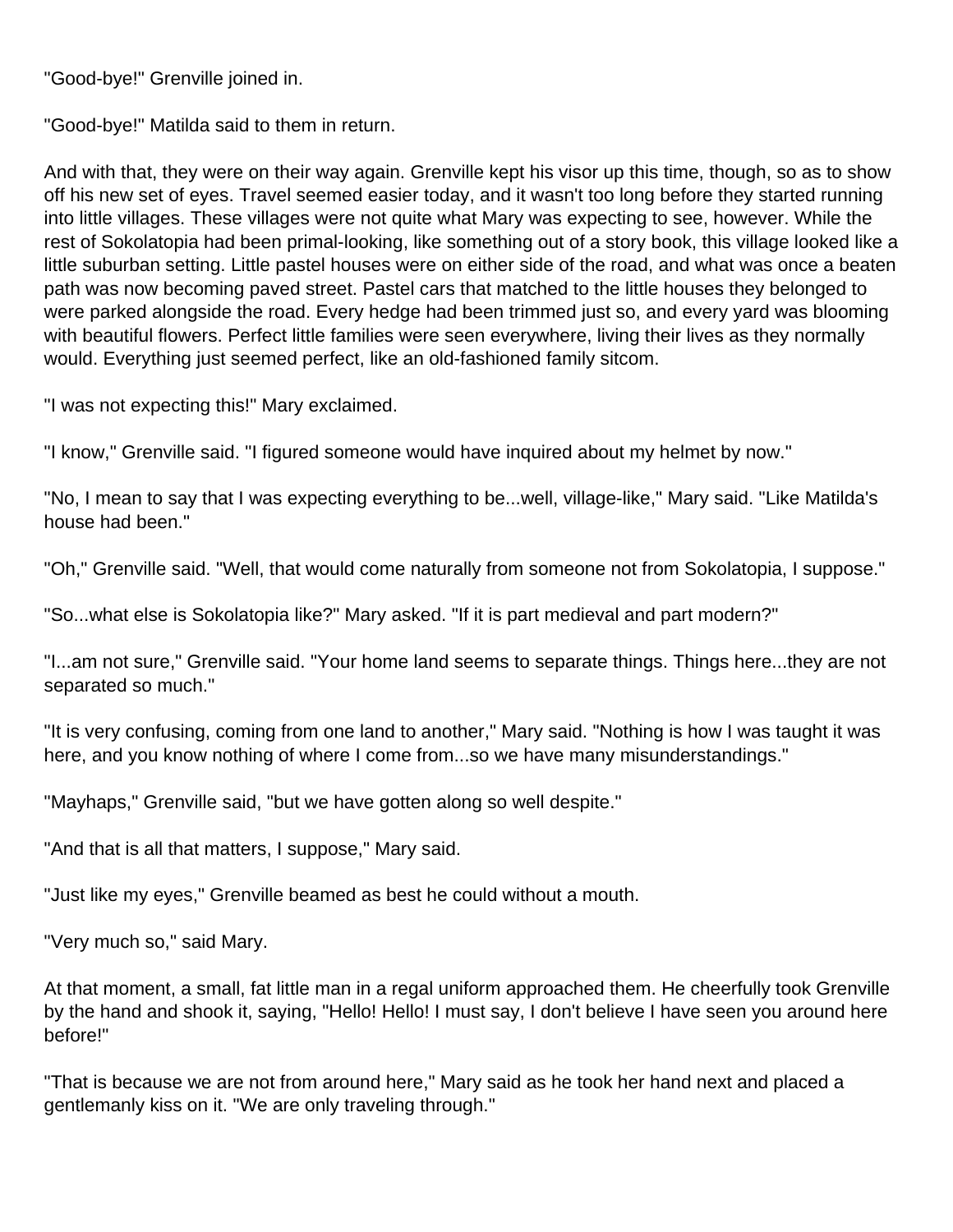"Yes, we are on our way to the castle," Grenville said, tilting his helmet in confusion, his eyes matching his emotions now.

"Oh well, you will stay for but a small visit, won't you?" he asked. "I am the mayor here, and would love it if you explored out humble town!"

"I am not sure," Mary said. "We must get to the castle as soon as possible. What do you think, Grenville?"

"I think we should keep going," Grenville said. "But...I suppose it would be rude to turn down such an offer. This town is quite small anyway..."

"Lovely!" The mayor said, taking them both by the hand and leading them down the road. "Then I will show you everywhere! Starting with town hall, of course..."

"Of course," Grenville agreed offhandedly, not really meaning it. Mary herself remained quiet.

The tour of the town ended up taking much longer than they had thought, and the mayor almost made it seem as though he were trying to hold them up. He did so so cheerfully, though, that Mary's kind heart could not be mad at him. Grenville, on the other hand, remained polite, but often tried to intervene. He kept saying to the mayor, "That is lovely, but we REALLY must be going!" and "It is getting late, I'm sure we have seen the majority of the town by now!"

The mayor did not listen, however, and soon it became dark again. Grenville was regretting agreeing with the mayor now. He looked at Mary with apologetic eyes for dragging her into the situation. She looked back at him as if to say she understood. The mayor then interrupted their silent conversation by stating, "And that is our humble town!"

"It's very wonderful!" Mary agreed, glad that the tour was over. "And now that we have seen it all, we must be on our way."

"Indeed!" the mayor said. "But...how will you travel with it so dark now? Our tour seemed to take longer than I thought..."

"THAT is a GOOD point," Grenville said, trying to hide his aggravation. "What would YOU suggest?"

"I suggest staying in one of our comfortable hotels!" the mayor said in his increasing strange, cheerful way. "And since it was I that disrupted your journey, I shall pay for the expenses."

"Oh, that would be very, very kind of you," Mary said. "Would you really do that?"

"But of course!" the mayor said. "Now come, I will show you to one of them."

Mary looked at Grenville for advice, and he answered for them both, "Very well then. It would be a shame for us to turn down such hospitality."

The mayor then cheerfully took them to the nearest hotel, where they were set up with two rooms next to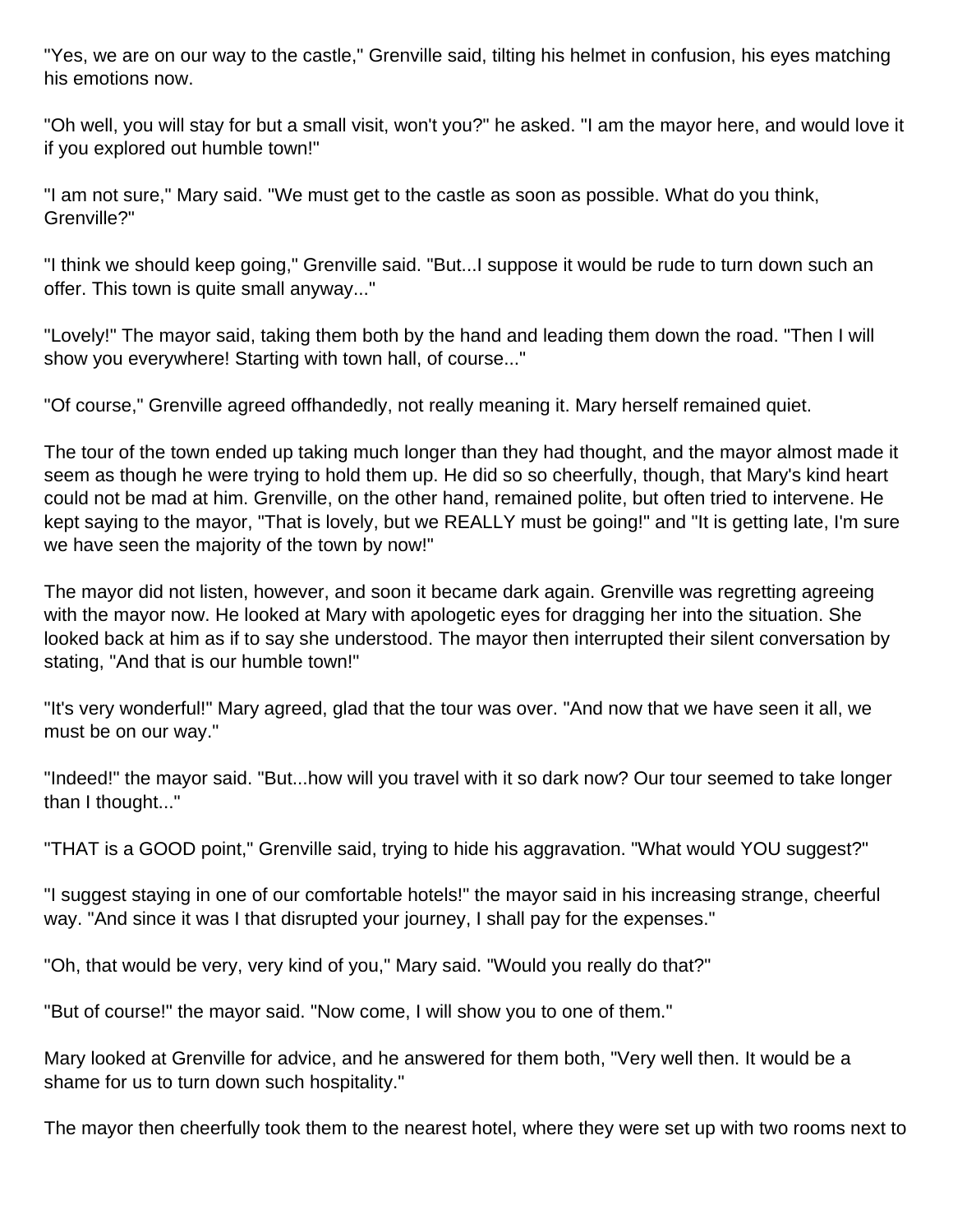each other. Mary's room was a soft pink colour, and graciously supplied with the toiletries women cared so much about like perfumes and hair products. Though it was a bit overly feminine for her taste, she found this quite wonderful, as she had really been wanting to freshen up for some time now. Grenville's room was a beautiful emerald green colour, with a huge bed inside. This was prefect for Grenville's taste, because he had the perfect bed to sleep in and test his new eyes. Once they were settled, the mayor left them to their own business.

After Mary had showered herself and was settling into her outrageously soft bed, she heard a knock at her door. Curiously she got up and opened it, to find Grenville standing uneasily in the hall. She said in a surprised tone, "Grenville? I thought that you would have been in bed by now."

"Admittedly, I would," Grenville said quietly, "for I am quite tired. However, now that we are left alone, there is something I must say. This town...there is something not right about it."

"Whatever do you mean?" Mary asked. "It seems like a dream come true to me. It's almost TOO perfect..."

"Exactly," Grenville said. "I am sure that you have heard the saying about being too good to be true."

"Indeed I have," Mary agreed. "Of course, I have never put much thought into it. I have never had a scenario where I have had to put much thought of it."

"Now is the opportune moment, then," Grenville told her. "I am sure that something is afoot here."

"Why would you think so, Grenville?" Mary said. "That saying cannot be true all of the time."

"I would think so, but," he said, growing quieter and looking around to make sure no one was listening. "don't you find it odd that no one even asked about my helmet? Not even once?"

"That is true," Mary said, "but..."

"I know that you are unfamiliar with what is common and what is not here in Sokolatopia," Grenville cut her short, "but I will have you know that my helmet is out of place, even on Sokolatopian standards. That is why I live so far away from everyone."

"Then I do find that odd then," Mary agreed. "But what do you think will happen, Grenville?"

"That is the problem," Grenville said. "I cannot fathom what could be going on here. I just know that something is amiss..."

"Very well then," Mary said. "So if we do not know what is going to happen, how shall we prepare for it? Do we just...leave?"

"Well...no..." Grenville said, rubbing the chin of his helmet. He was not sure of what he was to tell Mary, and was afraid that he was beginning to look foolish. Finally he said, "We shall stay, and we shall act as though there is nothing wrong. However, we must keep on our toes. If anything does go wrong, we will need a way to communicate with one another..."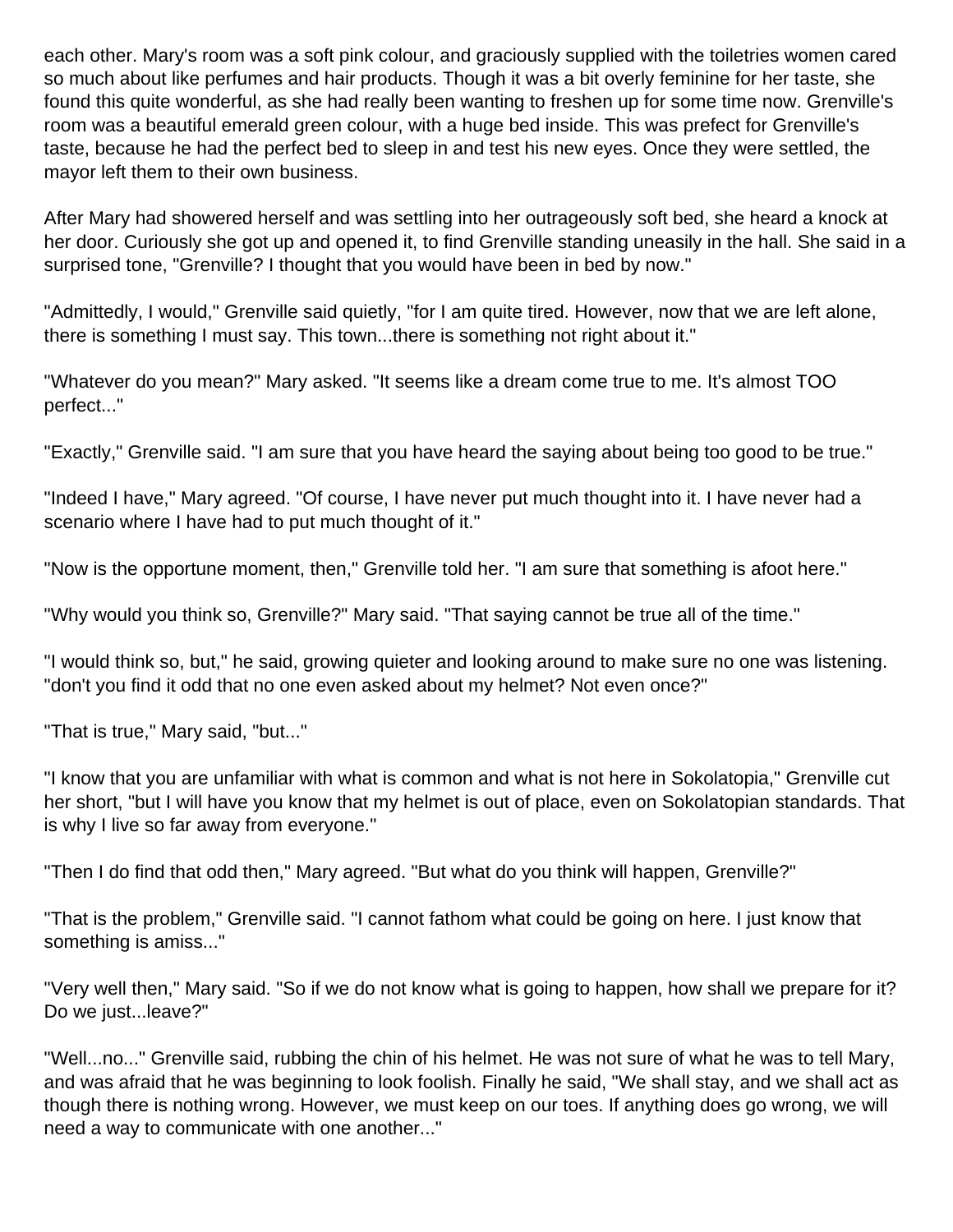"How about a secret knock?" Mary suggested. "Our rooms are right next to each other. All we would have to do is knock. Then, just to know that it is a specific meaning and not just some other knock, we will decided on a pattern. One we can count on that is easy to remember and fast in case of emergency."

"That sounds very logical," Grenville agreed. "Now what kind of pattern should it be?"

"Hmm," Mary thought for a moment. She then answered, "I know! How about three rapid knocks, wait a second between, then three more rapid knocks? Like this..."

She then knocked on a table to the side to demonstrate, "See? It is not very suspicious either!"

"Ah, that will work then!" Grenville nodded. "Now I suppose I shall head back to my room before anyone thinks that anything is wrong..."

"Alright. Goodnight, Grenville," Mary said.

"Goodnight!" he answered and stepped back to his door.

Mary then went back to bed and settled down. After she had gotten comfortable, she turned off the lamp next to her bed and began to fall asleep. As she drifted off, she could not help but wonder why Grenville did not trust this place so much. It had absolutely no sign of threat. Maybe he was just tense after his knight days. After all, the king probably had more threatening situations going on for him. Soon her thoughts put her sound to sleep.

"Knock, knock, knock...knock, knock, knock!" Mary heard quietly in her sleep. She murmured a little to herself and turned over. Then it came again, "Knock, knock, knock...knock, knock, knock!"

She soon found herself awake. Then she heard it a third time, "Knock, knock, knock...knock, knock..."

It had been cut short. That when she realized what it was. Quickly she sat up and yelled, "Grenville!"

That's when she found a sack being put over her head. Someone put their arms around her and was carrying her away now! She struggled to get loose, but their grip was too tight. She screamed, "Let me go! Let me go!"

the person only answered, "I am not here to hurt you! I am here to help!"

The voice was not one of familiarity though. Mary cried, "Who are you? Why are you doing this?"

"I am here to help!" the voice repeated. "All will be perfect soon!"

Mary Felt herself being dragged through a hallway. Behind her she heard Grenville's voice, "Mary! Mary! Where are you? Do they have you too?"

"Yes, Grenville, yes!" she cried out. "Oh, Grenville, you where right!"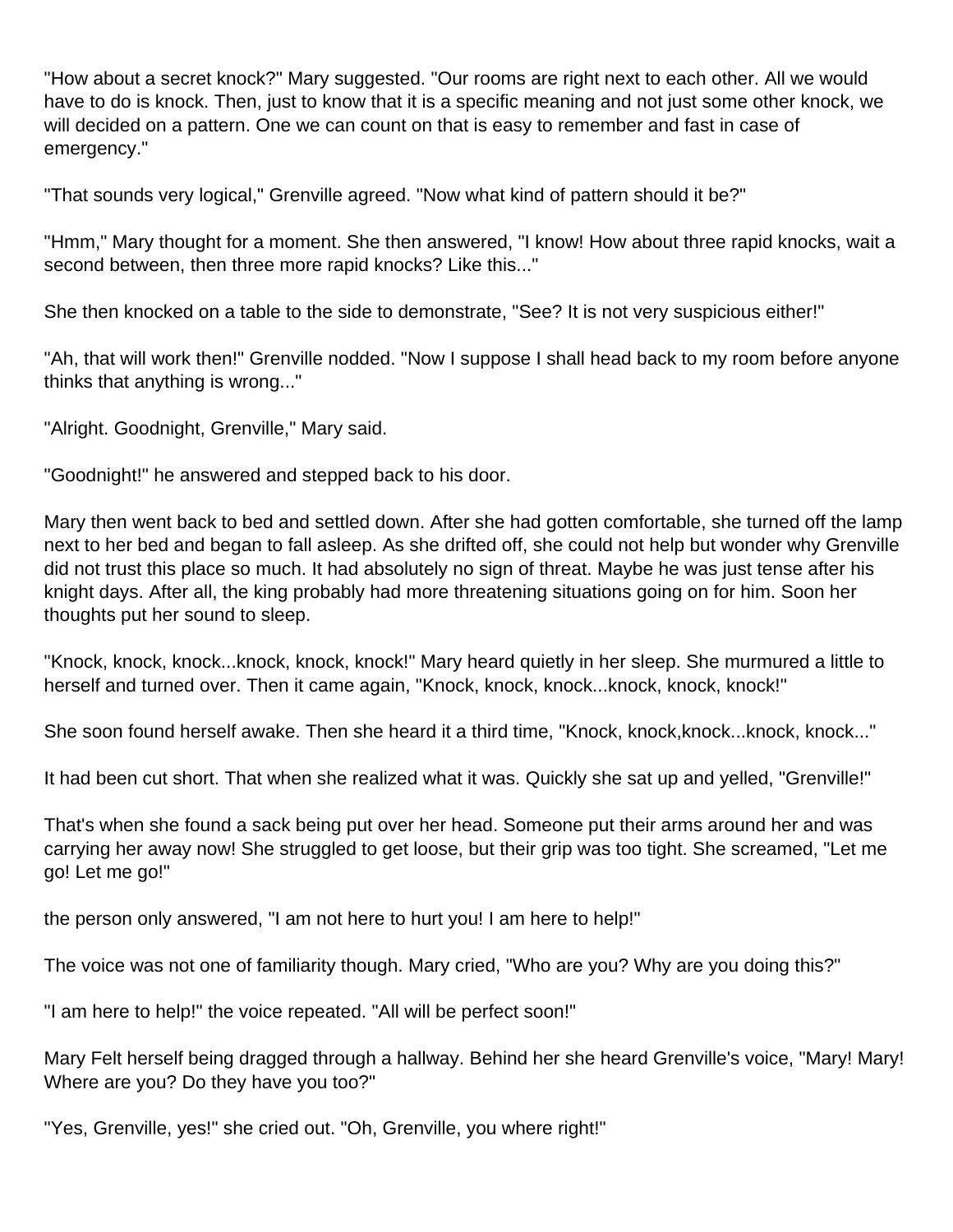"That does not matter!" Grenville shouted to her. "And do not worry! I will get us out of this!"

She then heard the sounds of a struggle behind her. Grenville was apparently putting up a fight with his captors. Grunting and shuffling was heard and various taunts from Grenville were uttered. A man's voice of unknown identity called out, "Do not resist! All will be perfect soon! All will be perfect soon!"

This was followed by a grunt of pain as Grenville had apparently struck him in some sort of manner. Footsteps were heard from all around, and Mary was under the impression that more men had come to fight with Grenville. Suddenly a loud clang sound was uttered and all was still. Mary screamed, "Grenville! Grenville! Did they hurt you? Are you okay? Grenville!"

She was answered by a woman who sounded rather old, "He is fine, we just had to subdue him."

"Why are you doing this?" Mary asked again. "We have shown no harm to you!"

"All will be perfect soon," the woman answered just how all the others had.

Mary soon found herself let go and thrown down on her knees onto some kind of cold, hard, carpet-less floor. She heard Grenville's helmet clang as he was apparently thrown down beside her. Now that she was free, she grabbed the sack on her head and tore it off. Looking around, she found herself in a well lit room full of all the families and citizens they had seen earlier. Despite the violence they had just shown, they were all smiling brightly and looked very pleased to see them. Grenville was coming to next to her, and slowly pulled his helmet free from the sack that had been placed over it. Now sitting on his knees as well, he looked at the scene before him. He demanded, "What is going on? How dare you do such a thing to us and then beam as though all was well!"

"We are sorry for showing such harshness to you," they heard the mayor's voice. He stepped out from behind the crowd and approached them. He continued, "Most people do not like the idea of joining us at first. We had to find a way to show them that it is a good idea...even if it meant using force at first."

"What do you mean joining you?" Mary asked, becoming increasingly frightened.

"Indeed!" Grenville added aggressively.

"You have seen our town today," the mayor said. "You have seen how beautiful it, how PERFECT it is..."

"Yes, but what does that have to do with anything?" Mary inquired.

"The houses are perfect, the cars are perfect, the botany is perfect," the mayor continued as though Mary had never said a word, "and the PEOPLE are PERFECT. However, while houses and cars and such can be altered pretty well...people cannot be altered so well as much. They have a mind and a free will. They cannot be changed like something manufactured can."

"Are you trying to say that you intend to alter us?" Mary said, very frightened now. "But...but HOW? WHY?"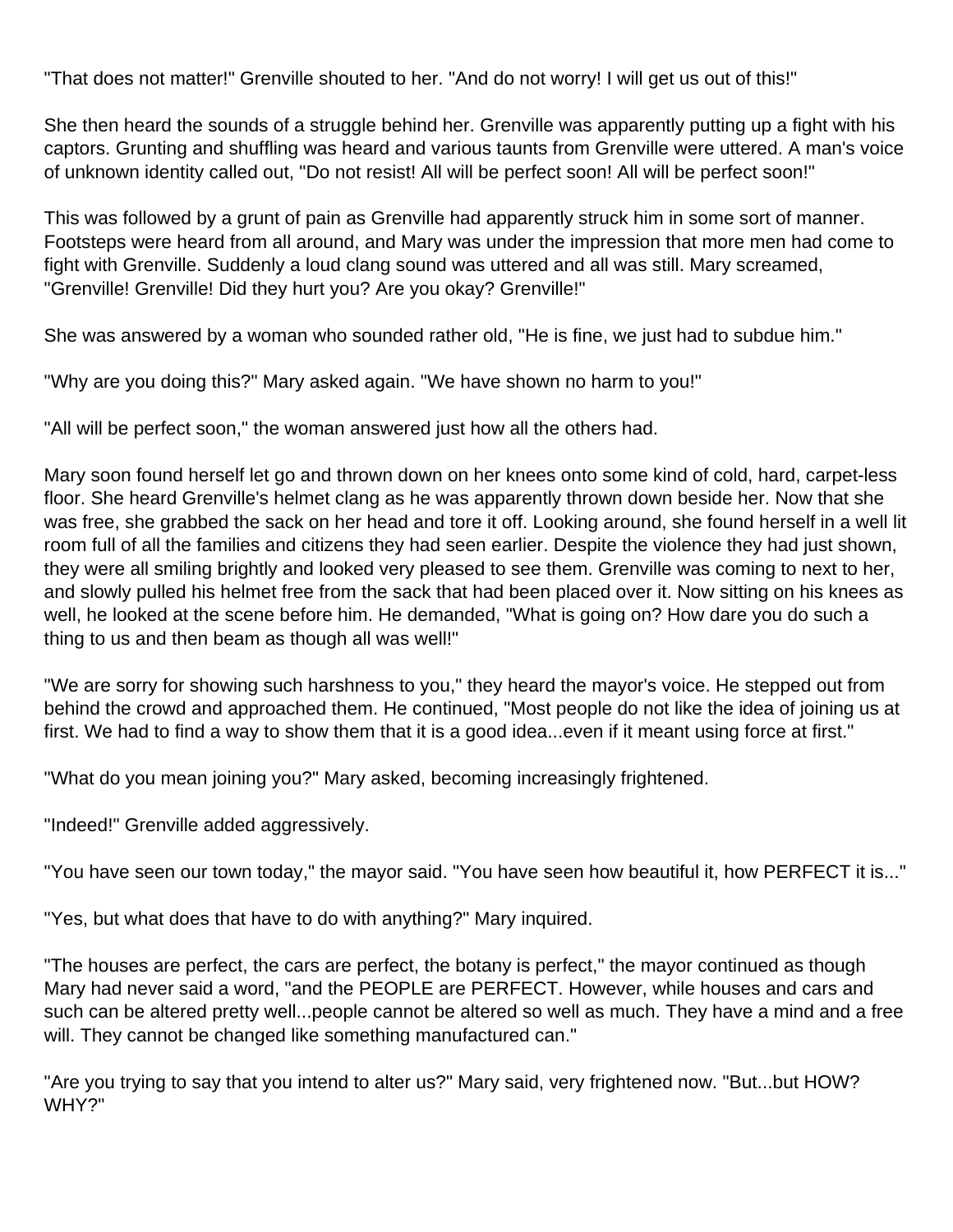"I am getting to that," the mayor said. "If you had not so rudely interrupted...which will also no longer be a problem. See, we have found a way to alter people just like one would a house or an automobile! And you know what? It is all actually very simple! Why, so simple, that it is painless even! Not something you would expect from something that would alter an entire individual, yes?"

"Not something I would expect in the least," Mary had to agree, "but why would you want to alter someone? Why would you want to take away their free will? Simple and painless or not, that sounds perfectly horrible!"

"Perfectly indeed," the mayor said, "but not horrible by any means! Why, when you become perfect, you will no longer miss your free will! Come, let me show you..."

And then he snapped his fingers. Two men then came through carrying a pillow with some object on it covered by a cloth of some sort. handing it to the mayor, he lifted the cloth to reveal some kind of decanter similar to the kind of bottle you would expect a genie to be in. A glowing pink substance was in, and the crowd gazed at it with awe. It were as though they absolutely worshipped the liquid. That's when the mayor snapped his fingers again. A woman came out this time, carrying a silver tray with two goblets on it. Smiling, she stood before the mayor who took the decanter, opened it, and poured a small amount of the pink liquid inside each goblet.

Turning back to Mary and Grenville and smiling widely, he said, "Why, all you have to do is drink the liquid from these goblets! Then...THEN you will be perfect! Just...like...us..."

As he said those last words slowly, he picked up a goblet and held it before Mary. She looked up at miseriably and said, "But...I don't want to drink it!"

"Nonsense, girl," the mayor insisted, gesturing the goblet closer to her face. "Now...DRINK."

Mary hesitated. Looking around the room, she saw all the smiling faces staring her in the face, looking hopeful that she would accept the drink and become one of them. They began to chant, "Join us! Join us! Perfection! Perfection! Join us!"

Mary began to tear up now. She had no idea what to do. She was sure that they would not release her and Grenville until they agreed to drinking the liquid. Slowly she reached for the goblet...

"I will drink it first!" Grenville cried out. "I want to be perfect first! Why, if ANYONE needs help to be perfect, it is ME!"

"Goodness, yes!" the mayor said, looking around in confusion. The crowd seemed pleased by the idea as well. Grenville was, in fact, the most imperfect of the two. They all muttered in agreement, nodding their heads and looking at the mayor. The mayor announced, "You! You will be made perfect first!"

Grenville then got up off his knees and took the goblet from the mayor's hand with much enthusiasm. Mary looked at him with much confusion, and a hint of Grenville was not buying into all this? However, Grenville could not see her. He was walking to the center of the crowd. They all followed him with equal the enthusiasm he was showing, waiting for him to take the first sip. He said unapologetically, "Why, had I known my problems could be fixed just by drinking some magic liquid, i would have came here a long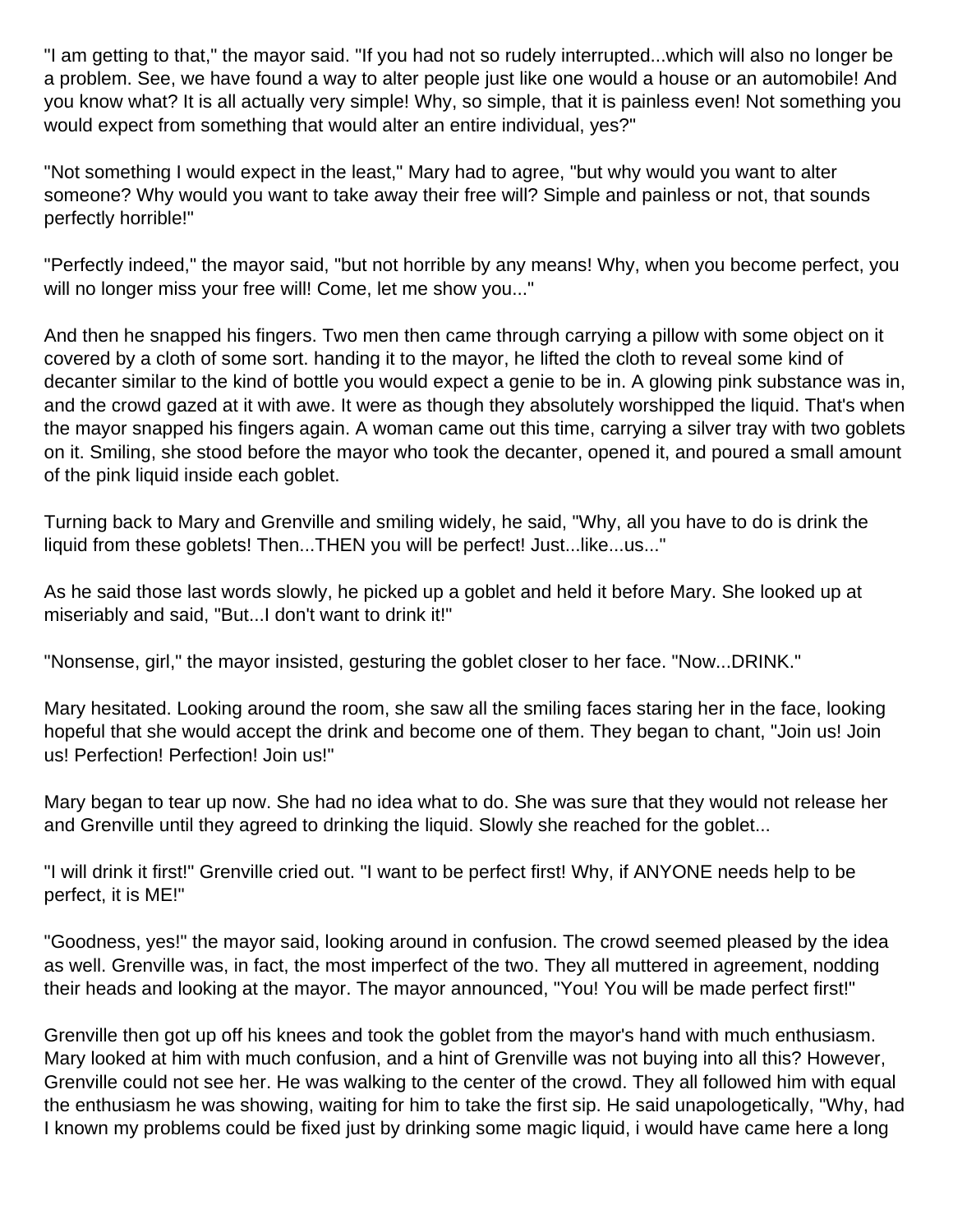time ago!"

Mary still gazed at him in confusion, until a dress brushed her face. Looking around she soon found herself buried in the crowd as they all totally forgot about her and began to focus all attention on Grenville. In fact, it was as though she could get up and walk right out, and no one would even notice her. She then realized what Grenville was doing. Why, Grenville could not have drank that potion even he wanted to! He had no mouth! Not that these people had known that. Slowly, Mary began to back out of the crowd, looking cautiously for the nearest door as she did so. She found one at the back. Unfortunately, it was a fire exit. If she was to even touch it the wrong way, the fire alarm would go off. Quickly, she began to look around for an alternate escape route.

Meanwhile, Grenville held his goblet high for the crowd a bit longer as he decided for the opportune moment to reveal that he could not, in fact, drink the beverage in the first place. The mayor was impatient though. He did not want to wait for an opportune moment, even though he was unaware of one even being planned. He insisted, somewhat forcefully, "Enough show! You must drink now! You cannot become perfect until you do!"

"Oh, goodness! Pardon me!" Grenville said, eyeing the little man with fake apology. "I will get right to that..."

Since his visor had been pushed back down when they had thrown the sack over his head, he lifted it up as though to drink the liquid through his very helmet. The mayor found this very unorthodox, however, and insisted, "Why do you not just take the helmet off? After all, when you become perfect, you will not want to wear such a silly thing!"

"Why, yes!" Grenville said, fake laughter in his voice. "Silly me..."

Mary knew something had to happen now. Once Grenville took off his helmet, the jig was up. She began to look around for the door they entered through in the first place. However, try as she might, she was blocked at every turn by the crowd. She looked up cringing as Grenville handed the goblet back to the mayor and placed a hand on either side of his helmet. The enthusiastic crowd gazed on, excited for the great unveiling of Grenville's nonexistent face. Slowly, he pulled it upward, more and more of his neck stub being revealed. Soon, he ran out of neck stub, and then there was nothing. Mary knew it was all over now. As Grenville lifted the helmet entirely off, the smiling crowd was soon greatly changing their expressions as Grenville stood before them all as headless as the horseman of Sleep Hollow. The woman who had been holding the silver tray dropped in shock and placed both hands on her face. She screamed, "Oh, my God! He has NO HEAD!"

the crowd was soon in a frenzy. The mayor himself was backing away from Grenville now. Mary ran for the fire exit, as it could not cause much more of a disruption at this point. Grenville spotted her and began heading that way. To help him get through the frantic crowd further, he yelled, "That is right! I am an unholy person sent here to disrupt your perfection! Run! Run! If I touch you, you shall go back to your old being!"

Everyone began screaming horrifically and running as far as way from Grenville as possible to avoid his "unholy" touch. It was as though he had a magnet repelling them all from him. Quietly, he thought to himself, "This must have been what it was like to be Moses parting the Red Sea!"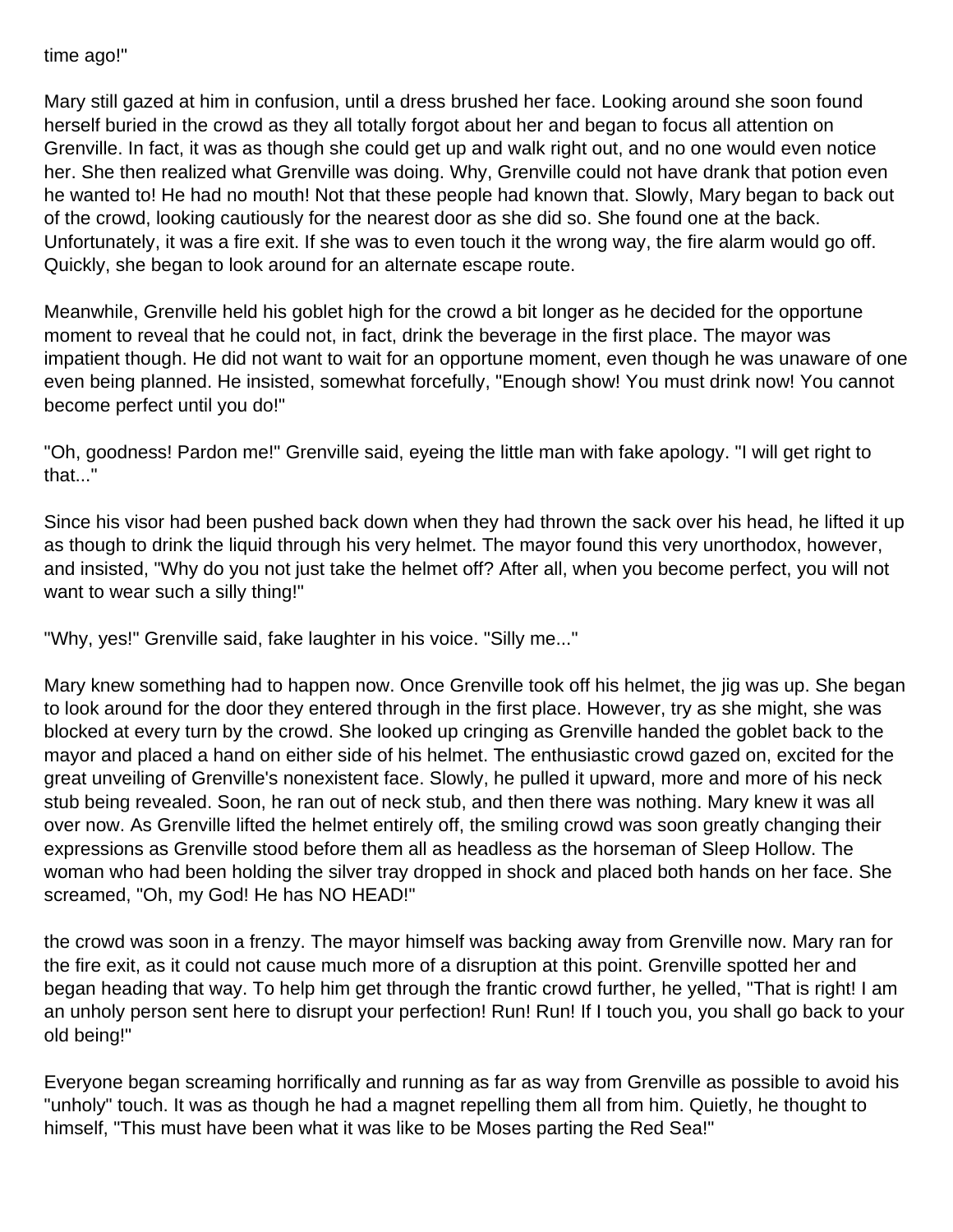Once he and Mary were at the fire exit, she burst it open, causing the alarm to go off. Everyone began ducking for cover as the sprinklers overhead went off. Screams claiming for this to be the Apocalypse were now uttered. Mary and Grenville did not hear them, though, as they were long gone now, heading for the other end of the town as fast as they could go.

They soon found themselves running out of paved road and returning to a beaten trail. It was not too long after that that they found themselves in a forest. They panted as they decided to take a break. Mary finally said, "That was awful! I certainly do not wish to encounter anymore places like that again!"

"And hopefully we will not," Grenville agreed. "Goodness. One decides to seclude himself in a field for a couple centuries, and when he returns to civilization it has turned all topsy turvy!"

"Oh, Grenville, you confuse me so," said Mary giggling.

"I am sorry," said Grenville.

"No, it is a good thing," Mary said smiling. "I will never get an experience like this again. Even if it has had its bad parts, this had been a wondrous experience."

"In that case," Grenville said in a confused voice. "You are...welcome, I suppose."

Mary could tell that if he had had a mouth, he would have been smiling. She then looked around and realized their setting once again. They were in a forest, with no food or shelter or anything. There were also wild animals...or so she thought. Sokolatopia had been very surprising so far.

"Grenville, are there wild animals in these woods?" she asked cautiously.

"Unfortunately, yes," Grenville said. "There are all sorts..."

"Are there any that are dangerous?" she asked further.

"Well...there are a few," he said. "but they probably won't be this close to civilization. They're all deep in the forest where no has dared to tread."

"That is good at least," Mary said. "I would hate to run into a bear or something."

"Bear?" Grenville said. "Bears are nothing. I am worried about the lokscors or the vorsnash."

"Lokscors and vorsnash?" Mary asked. "I have never heard of such creatures!"

"Oh, then you are very lucky!" Grenville told her. "They are perfectly terrible creatures, especially the vorsnash!"

"What is a vorsnash like?" she asked further.

"It is a really large and ugly creature, partially covered in feathers and partially covered in scales,"